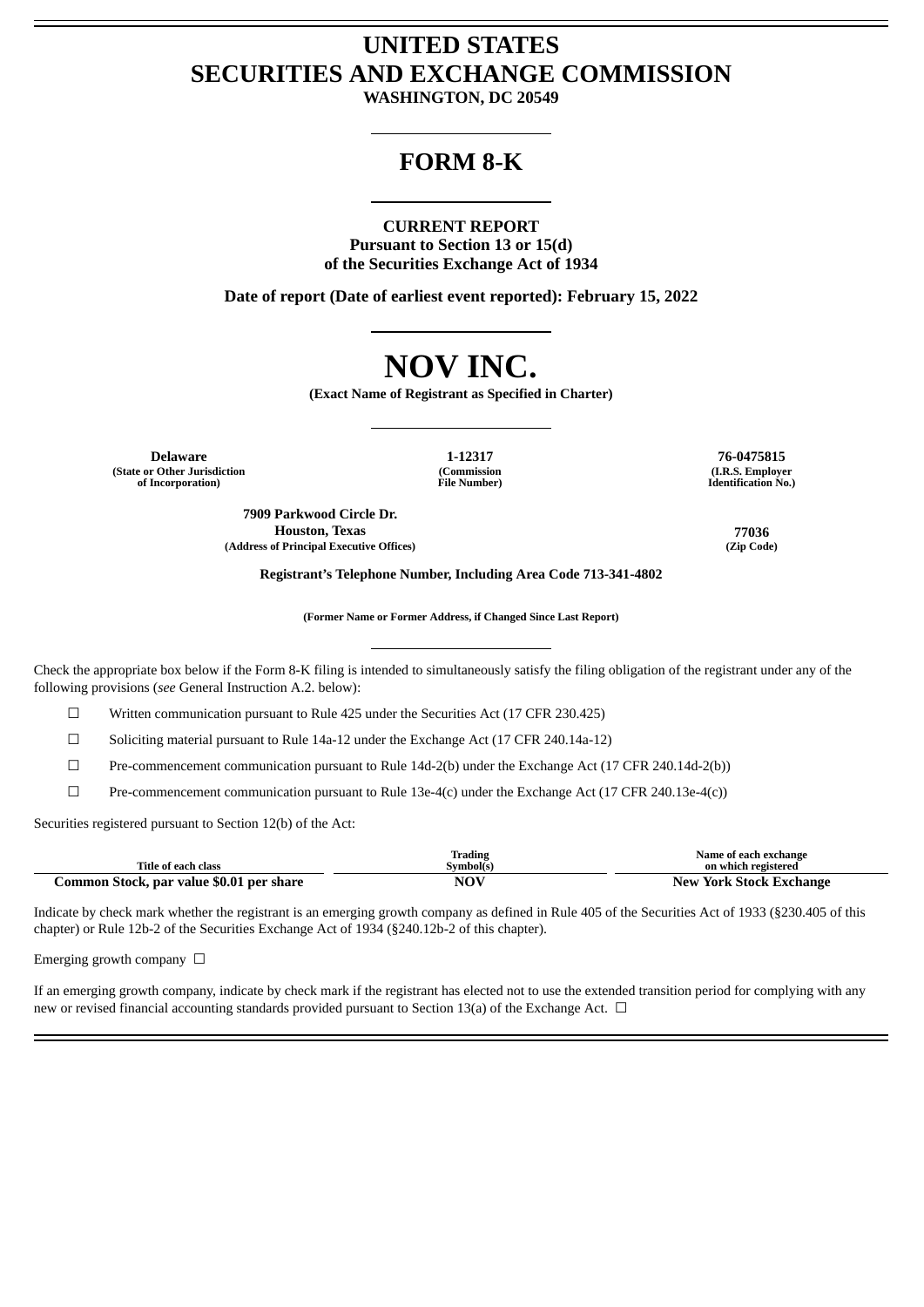#### Item 5.02. Departure of Directors or Certain Officers; Election of Directors; Appointment of Certain Officers; Compensatory **Arrangements of Certain Officers.**

On February 15, 2022, the Compensation Committee of the Board of Directors (the "Compensation Committee") of NOV Inc. (the "Company") approved certain grants of restricted stock units ("RSUs") to certain employees of the Company, including the Company's named executive officers, pursuant to and subject to the terms of the National Oilwell Varco, Inc. 2018 Long-Term Incentive Plan (the "2018 Plan") and a new form of Restricted Stock Unit Agreement (the "RSU Agreement") to be entered into by each named executive officer and the Company. In connection therewith the named executive officers received the RSU awards as follows:

| <b>Name and Title</b>                                              | <b>RSUs</b> |
|--------------------------------------------------------------------|-------------|
| Clay C. Williams, President, Chairman and Chief Executive Officer  | 127,764     |
| Jose A. Bayardo, Senior Vice President and Chief Financial Officer | 40.347      |
| Isaac H. Joseph, President, Wellbore Technologies                  | 26,898      |
| Joseph W. Rovig, President, Rig Technologies                       | 26.898      |
| Kirk M. Shelton, President, Completion and Production Solutions    | 26,898      |

The RSUs vest in three equal annual installments beginning February 15, 2023, subject to such individual's continued employment by the Company. Each RSU represents the right to receive one share of common stock, \$0.01 par value per share, of the Company upon the vesting of the RSU, subject to the terms and conditions set forth in the 2018 Plan and the RSU Agreement.

The foregoing terms and conditions of the RSUs are not complete and are qualified in their entirety by reference to the full text of the form of RSU Agreement, which is included as Exhibit 10.1 to this Current Report on Form 8-K and is incorporated herein by reference.

On February 15, 2022, the Compensation Committee also approved new forms of the Performance Award Agreement to be used for performance stock awards granted under the 2018 Plan and the Nonqualified Stock Option Agreement to be used for stock option awards under the 2018 Plan, in order to, among other things, update administrative terms, adopt consistent provisions among equity agreements, and aid in the administration of the 2018 Plan.

The form of Performance Award Agreement and the Nonqualified Stock Option Agreement have been included herewith as Exhibits 10.2 and 10.3, respectively, and are incorporated herein by reference.

## **Item 9.01 Financial Statements and Exhibits**

(d) *Exhibits*

The following exhibit is provided as part of the information furnished under Item 2.02 of this Current Report on Form 8-K:

- 10.1 Form of Restricted Stock Unit [Agreement](#page-3-0) under the 2018 Plan
- 10.2 Form of [Performance](#page-9-0) Award Agreement under the 2018 Plan
- 10.3 Form of [Nonqualified](#page-17-0) Option Award Agreement under the 2018 Plan
- 104 Cover Page Interactive Data File (embedded within the Inline XBRL document).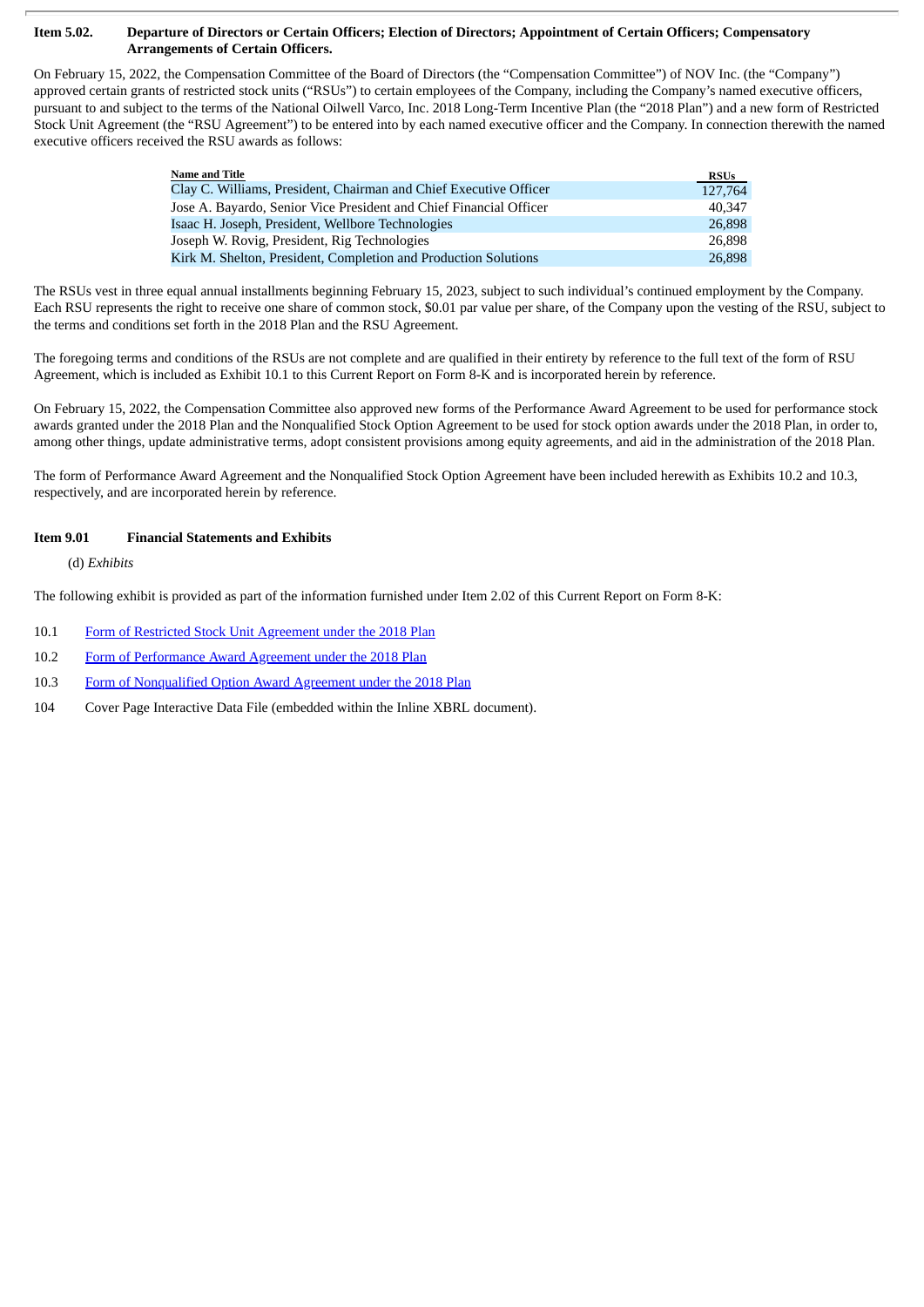**SIGNATURES**

Pursuant to the requirements of the Securities Exchange Act of 1934, the registrant has duly caused this report to be signed on its behalf by the undersigned hereunto duly authorized.

Date: February 22, 2022 NOV INC.

/s/ Brigitte M. Hunt

Brigitte M. Hunt Vice President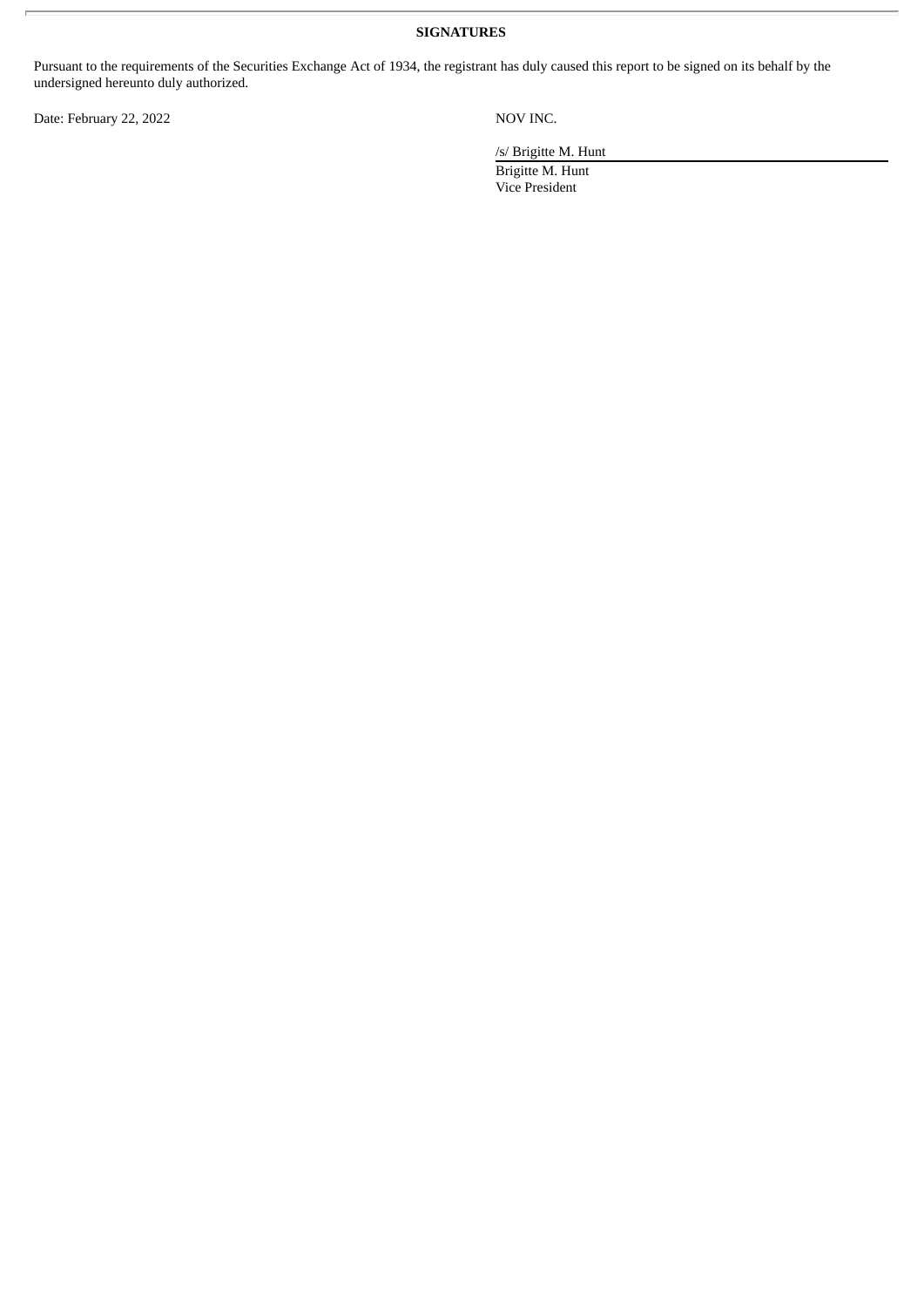#### **NATIONAL OILWELL VARCO, INC. 2018 LONG-TERM INCENTIVE PLAN**

#### **Restricted Stock Unit Agreement**

 $February 202$ 

Grantee: **«Name»**

Number of Restricted Stock Units Granted: **«Shares»**

<span id="page-3-0"></span>

| Grantee:                                  |  |
|-------------------------------------------|--|
| Date of Grant:                            |  |
| Number of Restricted Stock Units Granted: |  |

1. Notice of Grant. NOV Inc. (the "Company") is pleased to notify you that you have been granted the above number of restricted stock units (the "Restricted Stock Units") of the Company pursuant to the National Oilwell Varco, Inc. 2018 Long-Term Incentive Plan (the "Plan"), subject to the terms and conditions of the Plan and this Agreement. A copy of the Plan is annexed to this Restricted Stock Unit Agreement (this "Agreement") and shall be deemed a part hereof as if fully set forth herein.

2. Restricted Stock Units. The Restricted Stock Units are subject to the following terms, which you are deemed to accept by accepting this award:

(a) Payment and Determination of Value. Except as otherwise provided in Section 5 below, upon vesting and satisfying all applicable tax withholding obligations, the Company shall issue to you, on a date (the "Settlement Date") within thirty (30) days following the date your Restricted Stock Units become vested (as described in Section 2(b) below), a number of whole shares of Stock equal to your vested Restricted Stock Units, rounded down to the nearest whole number. Such shares of Stock shall not be subject to any restriction on transfer other than any such restriction as may be required under local law. On the Settlement Date, the Company may pay to you cash in lieu of any fractional share of Stock represented by a fractional Restricted Stock Unit subject to this Award in an amount equal to the Fair Market Value on the vesting date of such fractional share of Stock. In addition, the Company may, to the extent required by local law, pay to you cash in lieu of any shares of Stock otherwise payable under this Agreement. Distributions on a share of Restricted Stock Units or cash dividend equivalents may be held by the Company without interest until the Restricted Stock Units with respect to which the distribution was made becomes vested or is forfeited and then paid to you or forfeited, as the case may be. Any distributions or dividend equivalents accrued and held by the Company until vesting will be paid based on the total number of shares earned under the Agreement.

(b) Vesting. Subject to the further provisions of this Agreement, the Restricted Stock Units shall become vested in accordance with the following schedule:

| VESTING DATE    | <b>VESTED PERCENTAGE</b> |
|-----------------|--------------------------|
| Eebruary , 2023 | $33 - 1/3%$              |
| Pebruary, 2024  | 33-1/3%                  |
| Eebruary 3025   | $33 - 1/3%$              |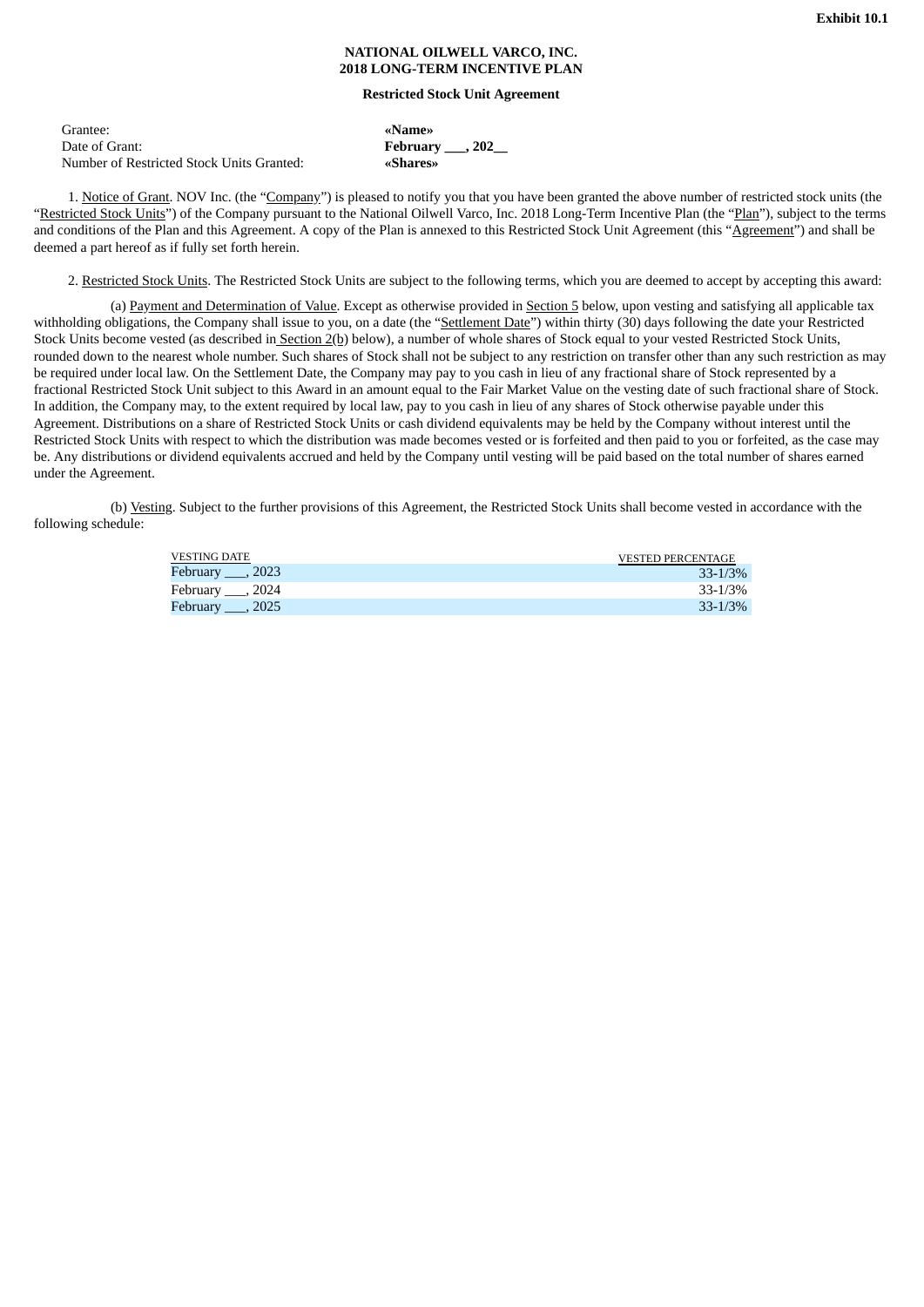(c) Termination of Employment. Subject to the terms of any applicable employment agreement or severance agreement between you and the Company (both hereinafter referred to together as the "Employment Agreements"), any portion of the Restricted Stock Units that does not become vested in accordance with the provisions of Section 2(b) above shall be forfeited to the Company for no consideration on the date of your Termination for any reason, other than as provided in the remaining provisions of this Section 2.

(d) Accelerated Vesting. Notwithstanding the preceding, some or all of your Restricted Stock Units may become vested as follows:

(i) Change of Control Termination. In the event of your Change in Control Termination, all of your Restricted Stock Units shall become fully vested and, subject to Section 5 below, shall be settled in shares of Stock on the date of your Termination or as soon as administratively practicable thereafter.

(ii) Disability. If your employment with the Company terminates by reason of Disability, all of your Restricted Stock Units shall become fully vested and, subject to Section 5 below, shall be settled in shares of Stock on the date of your Termination or as soon as administratively practicable thereafter.

(iii) Death. If your employment with the Company terminates by reason of death, all of your Restricted Stock Units shall become fully vested and shall be settled in shares of Stock on the date of your death or as soon as administratively practicable thereafter.

Notwithstanding the preceding, the provisions of the Employment Agreements concerning the vesting of Restricted Stock Units are incorporated hereby and made a part of this Agreement. In the event of any conflict between the Employment Agreements and this Agreement, the terms of the Employment Agreements shall control. In addition, if your employment with the Company terminates or is terminated under circumstances constituting retirement under any then-existing Board-approved retirement policy or program, vesting, payment and/or forfeiture of your Restricted Stock Units, as applicable, shall be determined in accordance with such retirement policy or program.

3. Award Acceptance. The Restricted Stock Units are granted subject to your unequivocal acceptance of the terms and conditions of this Agreement, which shall be evidenced by your compliance with the online acceptance instructions provided by the Company.

4. Withholding of Tax. To the extent that the grant or vesting of Restricted Stock Units results in the receipt of compensation by you with respect to which the Company or a Subsidiary has a tax withholding obligation pursuant to applicable law, unless other arrangements have been made by you that are acceptable to the Company or such Subsidiary, which, with the consent of the Company (or the Committee if you are subject to Section 16(b) of the Exchange Act), may include withholding a number of Shares that would otherwise be delivered on vesting that have an aggregate Fair Market Value that does not exceed the amount of taxes to be withheld, you shall deliver to the Company or the Subsidiary such amount of money as the Company or the Subsidiary may require to meet its withholding obligations under such applicable law. No delivery of shares of Stock shall be made under this Agreement until you have paid or made arrangements approved by the Company or the Subsidiary to satisfy in full the applicable tax withholding requirements of the Company or Subsidiary.

- 2 -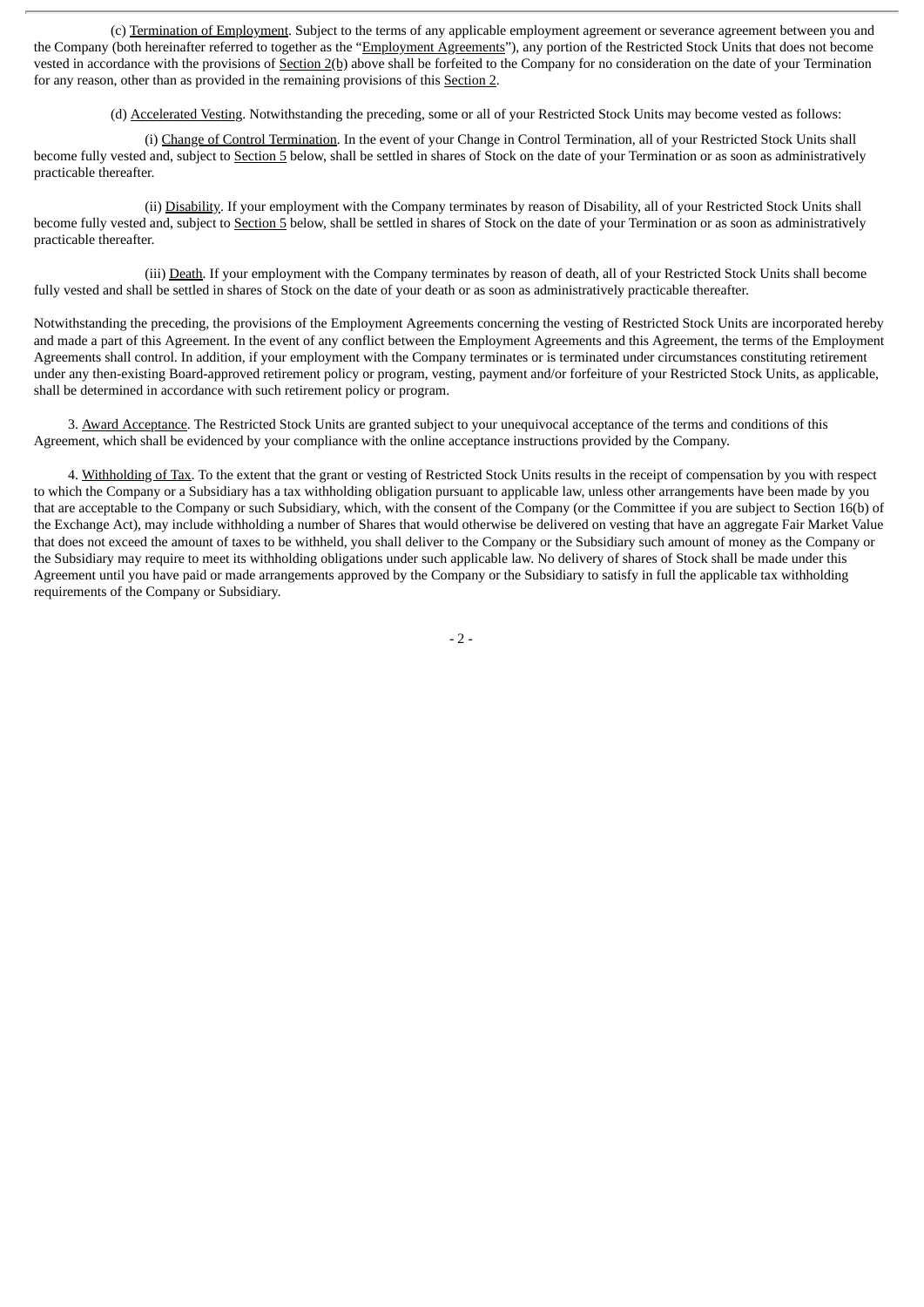Regardless of any action the Company or Subsidiary that employs you takes with respect to any or all income tax (including U.S. federal, state and local taxes and/or non-U.S. taxes), social insurance, payroll tax, payment on account or other tax-related withholding ("Tax-Related Items"), you acknowledge that the ultimate liability for all Tax-Related Items legally due by you is and remains your responsibility and that the Company or Subsidiary that employs you (i) make no representations or undertakings regarding the treatment of any Tax-Related Items in connection with any aspect of the Award, including the grant of the Award, the vesting of the Award, the settlement of the Award into shares of Stock or the receipt of an equivalent cash payment, the subsequent sale of any shares of Stock acquired pursuant to the Award; and (ii) do not commit to structure the terms of the grant or any aspect of the Award to reduce or eliminate your liability for Tax-Related Items.

If your country of residence (and/or the country of employment, if different) requires withholding of Tax-Related Items, the Company or Subsidiary may withhold a portion of the shares of Stock otherwise issuable upon vesting of the Award that have an aggregate Fair Market Value sufficient to pay the minimum Tax-Related Items required to be withheld by the Company or Subsidiary with respect to the shares of Stock. The cash equivalent of the shares withheld will be used to settle the obligation to withhold the Tax-Related Items. No fractional shares of Stock will be withheld or issued pursuant to the grant of the Award and the issuance of shares of Stock hereunder. Alternatively, the Company or Subsidiary may, in its discretion, withhold any amount necessary to pay the Tax-Related Items from your salary or other amounts payable to you, with no withholding in shares of Stock. In the event the withholding requirements are not satisfied through the withholding of shares of Stock or, through your salary or other amounts payable to you, no shares of Stock will be issued to you (or your estate) in settlement of the Award unless and until satisfactory arrangements (as determined by the Company) have been made by you with respect to the payment of any Tax-Related Items which the Company or Subsidiary determines, in its sole discretion, must be withheld or collected with respect to such Award. By accepting this Award you expressly consent to the withholding of shares of Stock and/or cash as provided for hereunder. All other Tax-Related Items related to the Award and any shares of Stock delivered in payment thereof are your sole responsibility.

5. **Code Section 409A**. If and to the extent any portion of any payment provided to you under this Agreement in connection with your separation from service in Section 409A is determined to constitute "nonqualified deferred compensation" within the meaning of Code Section 409A and you are a "specified employee" as defined in Section 409A(a)(2)(B)(i), as determined by the Company in accordance with the procedures separately adopted by the Company for this purpose, by which determination you, as a condition to accepting benefits under this Agreement and the Plan, agrees that you are is bound, such portion of the shares of Company's common stock to be delivered on a vesting date shall not be delivered before the earlier of (i) the day that is six months plus one day after the date of separation from service (as determined under Section 409A) or (ii) the tenth (10th) day after the date of your death (as applicable, the "New Payment Date"). The shares that otherwise would have been delivered to you during the period between the date of separation from service and the New Payment Date shall be delivered to you

- 3 -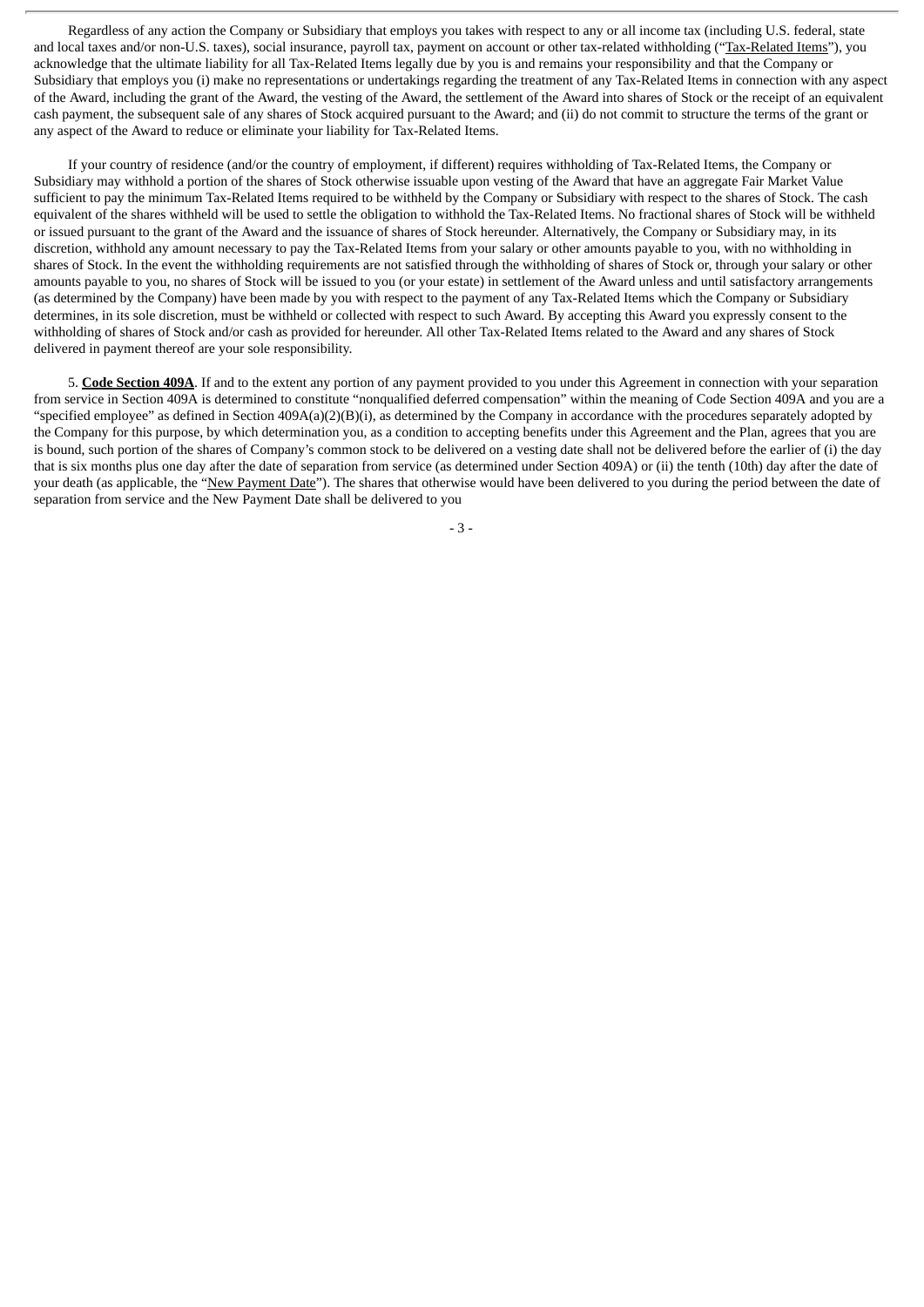on such New Payment Date, and any remaining shares will be delivered on their original schedule. Neither the Company nor you will have the right to accelerate or defer the delivery of any such shares except to the extent specifically permitted or required by Code Section 409A. This Agreement is intended to comply with the provisions of Code Section 409A and this Agreement and the Plan shall, to the extent practicable, be construed in accordance therewith. Terms defined in this Agreement and the Plan shall have the meanings given such terms under Code Section 409A if and to the extent required to comply with Code Section 409A. In any event, the Company makes no representations or warranty and shall have no liability to you or any other person if any provisions of or payments under this Agreement are determined to constitute deferred compensation subject to Code Section 409A but not to satisfy the conditions of that section.

#### 6. **Miscellaneous**.

(a) Entire Agreement; Governing Law. These Restricted Stock Units constitute awards of Phantom Shares for purposes of the Plan and are granted under and governed by the terms and conditions of the Plan, this Agreement and any country specific addendum to this Agreement. In the event of any conflict between the Plan, the Employment Agreements and this Agreement, the terms of the Plan shall control. Unless otherwise defined herein, the terms defined in the Plan shall have the same defined meanings in this Agreement. The Plan is incorporated herein by reference. The Plan and this Agreement constitute the entire agreement of the parties with respect to the subject matter hereof and supersede in their entirety all prior undertakings and agreements of the Company and you with respect to the subject matter hereof, and may not be modified adversely to your interest except by means of a writing signed by the Company and you. This Agreement is governed by the internal substantive laws, but not the choice of law rules, of the state of Texas.

(b) Employment Relationship. For purposes of this Agreement, you will be considered to be in the employment of the Company as long as you remain an employee of either the Company or Subsidiary (as such term is defined in the Plan). Nothing in the adoption of the Plan or the award of the Restricted Stock Units thereunder pursuant to this Agreement shall confer upon you the right to continued employment by the Company or affect in any way the right of the Company to terminate such employment at any time. Unless otherwise provided in a written employment agreement or by applicable law, you shall be on an at-will basis, and the employment relationship may be terminated at any time by either you or the Company for any reason whatsoever, with or without cause. Any question as to whether and when there has been a Termination of your employment, and the cause of such Termination, shall be determined by the Committee, and its determination shall be final. For purposes of this Agreement, "employment with the Company" shall include being an employee or a director of, or a consultant to, the Company or any Subsidiary.

(c) Corporate Acts. The existence of the Restricted Stock Units shall not affect in any way the right or power of the Board or the stockholders of the Company to make or authorize any adjustment, recapitalization, reorganization, or other change in the Company's capital structure or its business, any merger or consolidation of the Company, any issue of debt or equity securities, the dissolution or liquidation of the Company or any sale, lease, exchange, or other disposition of all or any part of its assets or business, or any other corporate act or proceeding.

- 4 -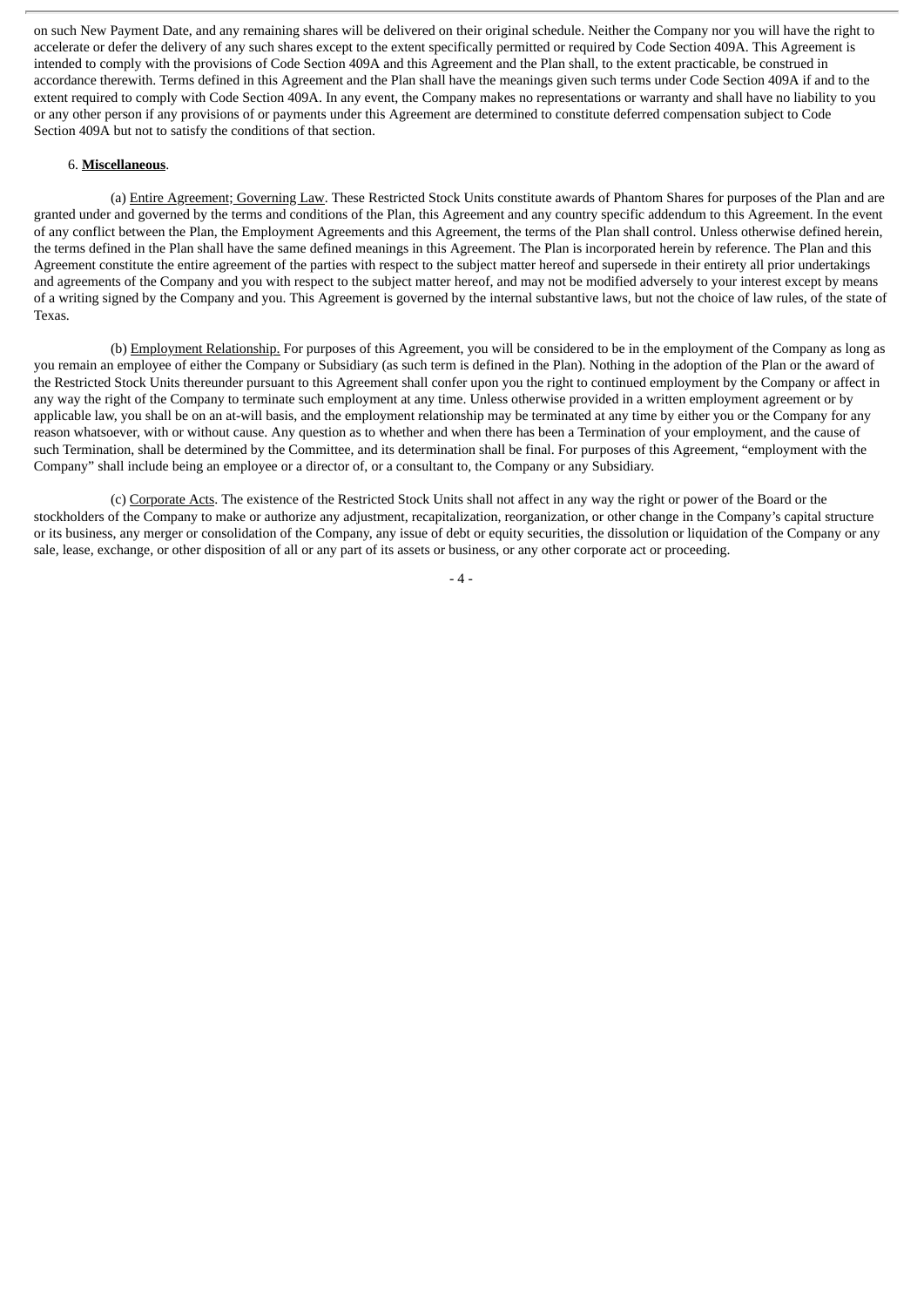(d) Transfer Restrictions. You may not sell, transfer, pledge, exchange, hypothecate or dispose of Restricted Stock Units in any manner otherwise than by will or by the laws of descent or distribution. A breach of these terms of this Agreement shall cause a forfeiture of your Restricted Stock Units.

(e) Forfeiture in Certain Circumstances ("Clawback"). The Committee may, at its sole discretion, terminate this Award if it determines that you have violated the Company's Clawback Policy.

(f) Binding Effect. This Agreement shall be binding upon and inure to the benefit of any successors to the Company and all persons lawfully claiming under you.

(g) Shareholder Rights. The Restricted Stock Units granted pursuant to this Agreement do not and shall not entitle you to any rights of a holder of shares of Stock prior to the date that shares of Stock are issued to you in settlement of the Award. Your rights with respect to the Restricted Stock Units shall remain forfeitable as stated in this Agreement.

(h) Local Laws. If your service terminates (whether or not in breach of local labor laws), the effective date of such termination of service for all purposes of this Agreement will be extended by any notice period mandated under local law (e.g., active employment would include a period of "garden leave" or similar period pursuant to local law); the Company shall have the exclusive discretion to determine when you are no longer employed for purposes of this Award.

(i) No Waiver. No failure by either party at any time to give notice of any breach by the other party of, or to require compliance with, any condition or provision of this Agreement shall (i) be deemed a waiver of similar or dissimilar provisions or conditions at the same or at any prior or subsequent time or (ii) preclude insistence upon strict compliance in the future.

7. **Definitions**. Unless the context otherwise requires, all terms that are not defined in this Agreement but which are defined in the Plan shall have the same meaning given to them in the Plan when used herein. Notwithstanding the preceding, if you are a party to a written employment or severance agreement with the Company which defines one or more of the terms below, the definition in that agreement shall be incorporated into this Agreement and apply.

(a) "Act" means the Securities Exchange Act of 1934, as amended.

(b) "Cause" shall mean you have (i) engaged in gross negligence or willful misconduct in the performance of your duties and responsibilities respecting your position with the Company; or (ii) a final conviction of a felony or a misdemeanor involving moral turpitude.

(c) "Change of Control" shall mean: (i) the Company completes the sale of assets having a gross sales price which exceeds 50% of the consolidated total capitalization of the Company (consolidated total stockholders' equity plus consolidated total long-term debt as determined in accordance with generally accepted accounting principles) as at the end of the last full fiscal quarter prior to the date such determination is made; or (ii) any corporation, person or group within the meaning of Section 13(d)(3) and 14(d)(2) of the Act, becomes the beneficial owner (within the meaning of Rule 13d-3 under the Act) of voting securities of the Company representing more than 30% of the total votes eligible to be cast at any election of directors of the Company.

- 5 -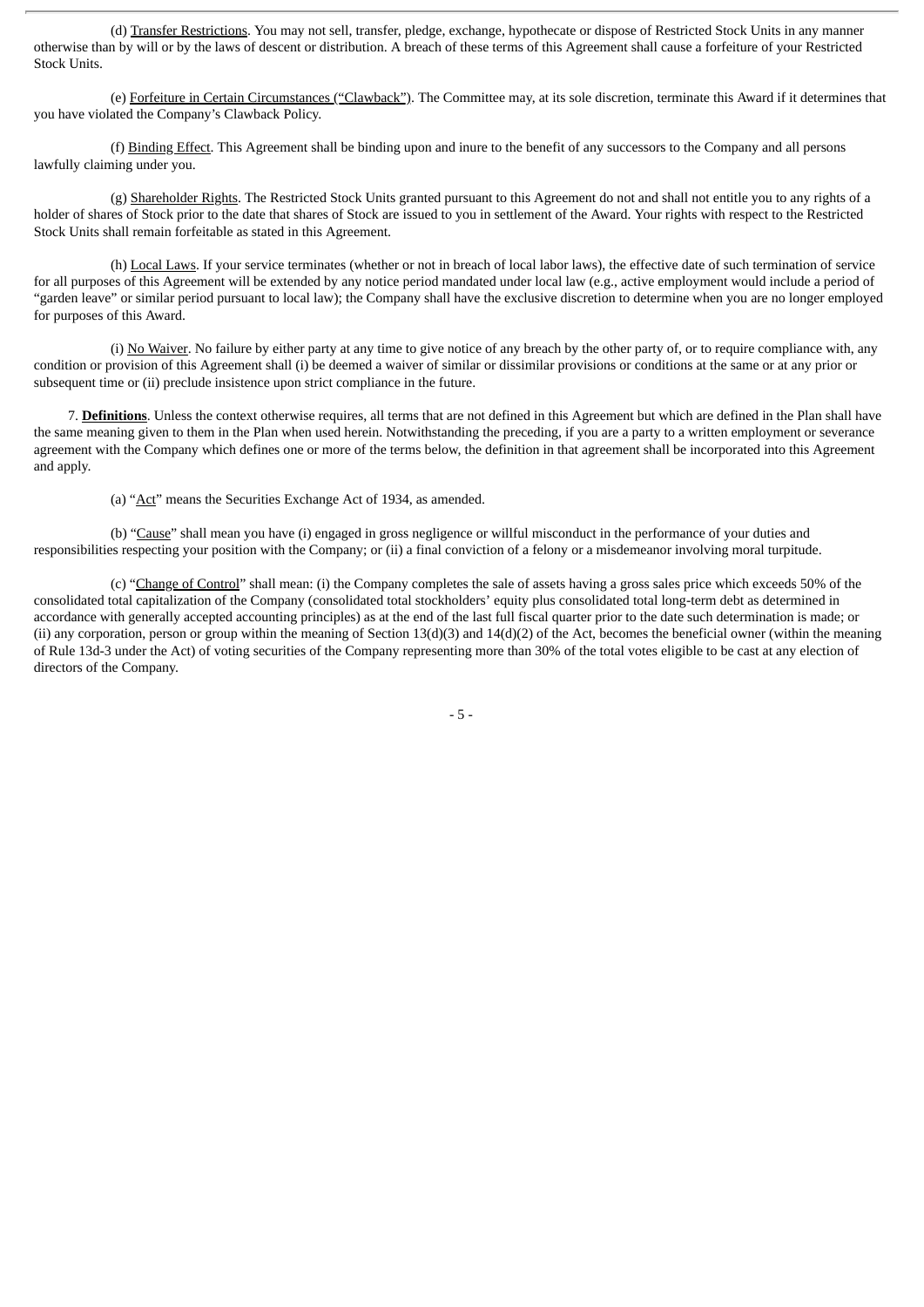(d) "Change in Control Termination" means your termination from employment with the Company on or within twelve months following a Change of Control that is either (i) initiated by the Company for reasons other than for "Cause", or (ii) initiated by you after (a) a reduction by the Company of your authority, duties or responsibilities immediately prior to the Change of Control (excluding for this purpose (A) an insubstantial reduction of such authorities, duties or responsibilities or an insubstantial reduction of your offices, titles and reporting requirements, or (B) an isolated, insubstantial and inadvertent action not taken in bad faith and which is remedied by the Company promptly after receipt of notice thereof given by you), (b) a reduction of your base salary or total compensation as in effect immediately prior to the Change of Control (total compensation means for this purpose: base salary, participation in an annual bonus plan, and participation in a long-term incentive plan), or (c) your transfer, without your express written consent, to a location which is outside the general metropolitan area in which your principal place of business immediately prior to the Change of Control may be located or the Company's requiring you to travel on Company business to a substantially greater extent than required immediately prior to the Change of Control.

(e) "Disability" has the meaning provided in the Company's long-term disability plan. If you are not eligible for the Company's long-term disability plan, any determination of disability shall be made by the Committee based on the definition of disability provided in the Company's longterm disability plan.

(f) "Section 409A" means Section 409A of Internal Revenue Code of 1986, as amended, including any regulatory guidance issued thereunder.

"Termination" means your "separation from service" (as defined in Section 409A) from the Company as an employee, director, consultant or other service provider.

- 6 -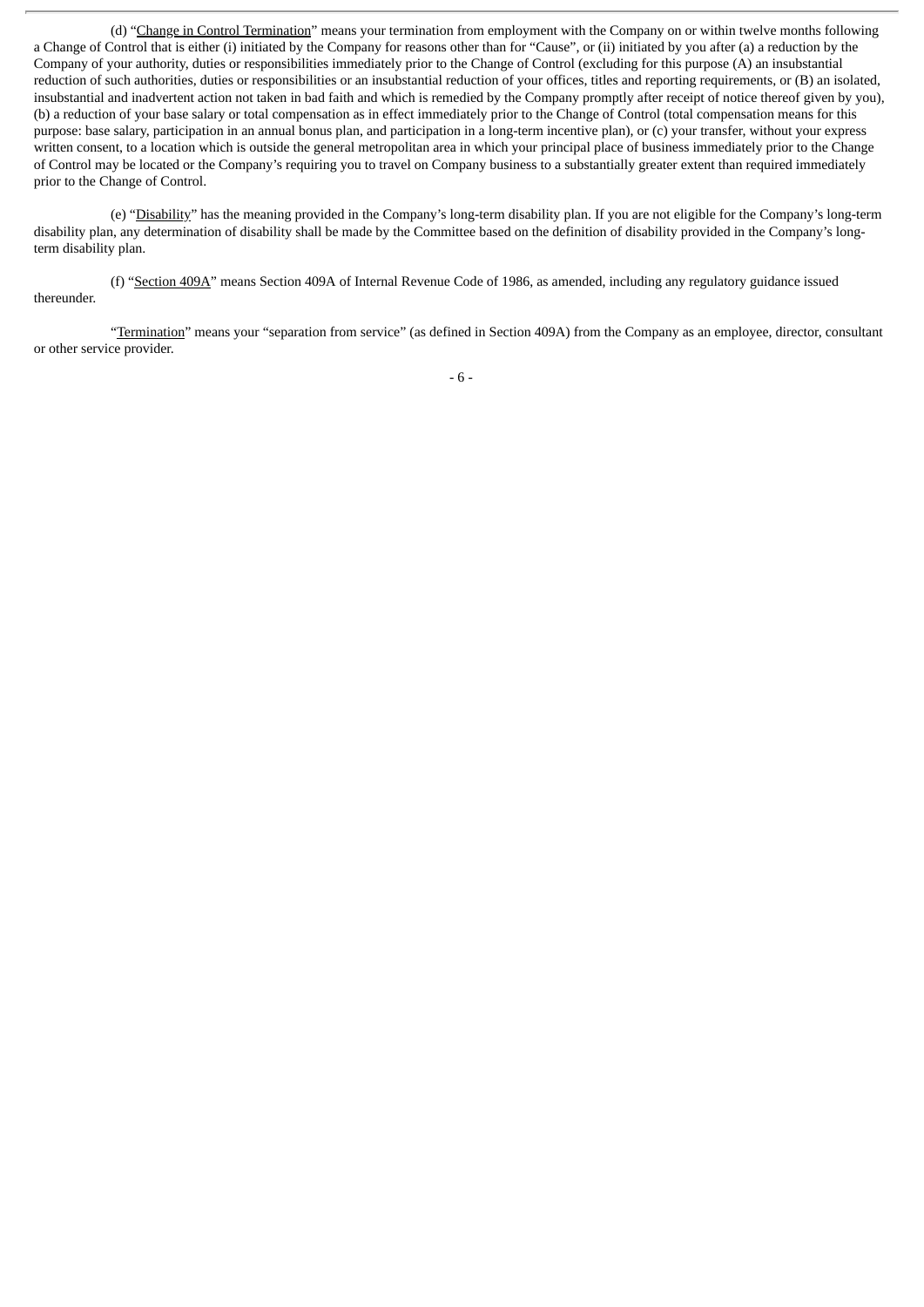#### **NATIONAL OILWELL VARCO, INC. 2018 LONG-TERM INCENTIVE PLAN**

#### **Performance Award Agreement**

<span id="page-9-0"></span>

| Grantee:                                  | «Name»                       |
|-------------------------------------------|------------------------------|
| Date of Grant:                            | February $\_\_$ , 202 $\_\_$ |
| "Target Level" Shares that may be earned: | TSR Based Award:             |
|                                           | NVA Based Award:             |

1. Notice of Grant. NOV Inc. (the "Company") is pleased to notify you that you have been granted a Performance Award ("Award") equal to the above aggregate number of shares of Stock of the Company pursuant to the National Oilwell Varco, Inc. 2018 Long-Term Incentive Plan (the "Plan"), subject to the terms and conditions of the Plan and this Agreement. A copy of the Plan is annexed to this Performance Award Agreement (this "Agreement") and shall be deemed a part hereof as if fully set forth herein.

2. Performance Award Terms. The Award is subject to the following terms, which you are deemed to accept by accepting this award:

(a) Performance Period and Performance Criteria. The Award's performance period ("Performance Period") and criteria ("Performance Criteria") are set forth on Exhibit A to this Agreement. The Performance Criteria have been established by the Committee, which shall determine and certify whether such criteria have been satisfied.

(b) Determination of Value. Subject to the provisions of this Agreement and the Plan, following the end of the Performance Period, you shall be entitled to receive a payment of a number of shares of Common Stock of the Company or a cash payment based on the level of achievement of the Performance Criteria set forth on Exhibit A hereto during the Performance Period, as determined and certified by the Committee in writing, such number of shares not to exceed the maximum level of shares set forth on Exhibit A. Any portion of the Award that is earned up to the Target Level shall be paid in shares of Stock of the Company. If the number of shares earned under the Award exceeds the Target Level, the Committee shall determine at the time the Award is certified in writing, whether the shares that are earned in excess of the Target Level shall be paid in shares of Common Stock or in cash. The cash payment shall be based upon the fair market value of such excess shares, as determined by the closing trading price of the Company's Common Stock on the date the Award is certified in writing by the Committee.

Distributions on a share of Stock (including dividends) underlying the Award shall accrue and be held by the Company without interest until the Award with respect to which the distribution was made becomes vested or is forfeited and then paid to you or forfeited, as the case may be. Any dividends or dividend equivalents accrued and held by the Company until vesting will be paid based on the total number of shares earned under the Award, regardless of whether the Award is settled in cash or in shares of Stock.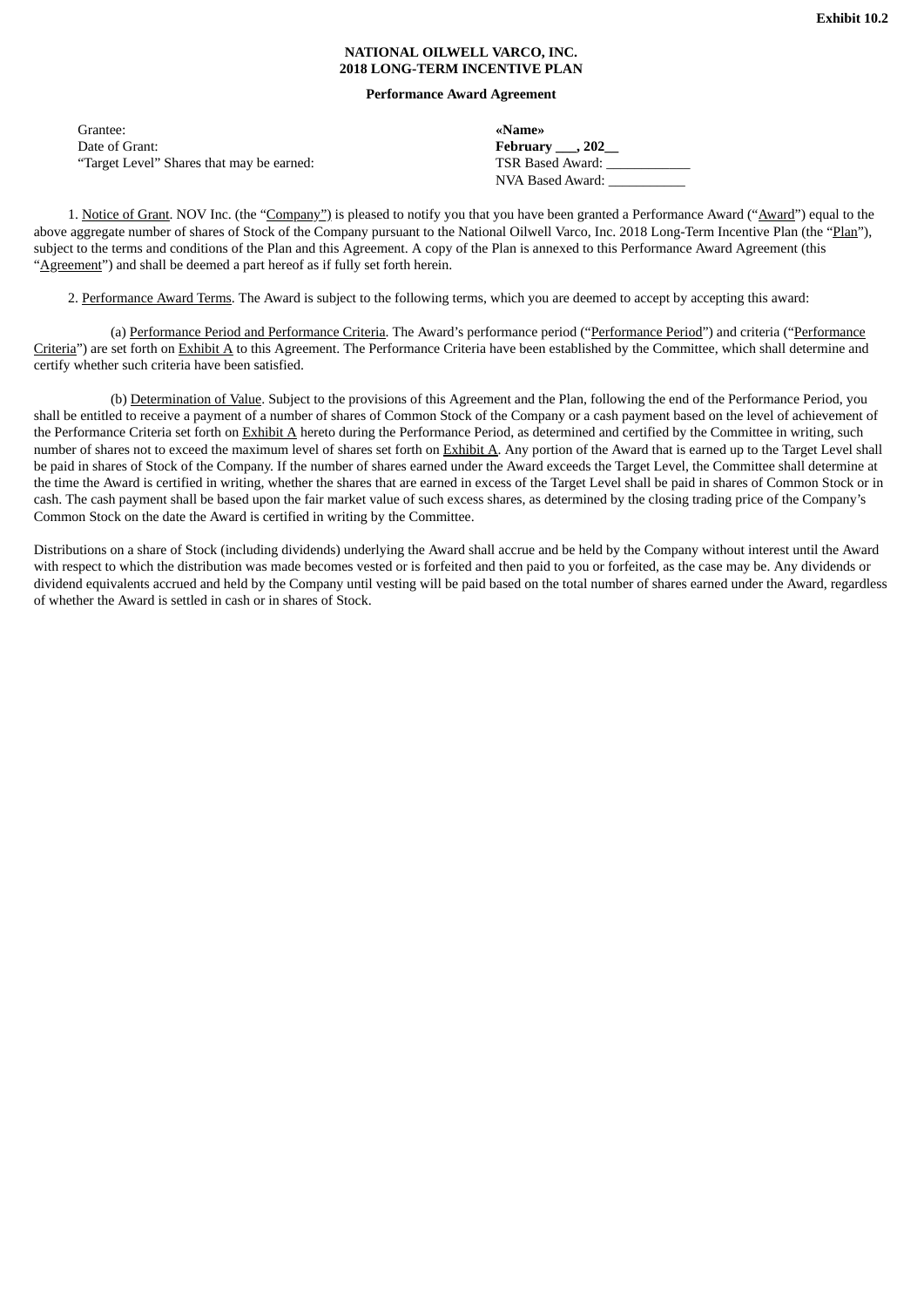(c) Payment Timing. Payments under this Agreement shall be made not earlier than January 1, 2025 and not later than March 15, 2025.

(d) Termination of Employment. Subject to the terms of any applicable employment agreement or severance agreement between you and the Company (both hereinafter referred to together as the "Employment Agreements"), any portion of the Award that does not become vested in accordance with Exhibit A shall be forfeited to the Company for no consideration on the date of your Termination for any reason, other than as provided in the remaining provisions of this Section 2.

(e) Accelerated Vesting. Notwithstanding the preceding, your Award may become vested as follows:

(i) Change of Control Termination. In the event of your Change in Control Termination, the Performance Criteria for the full Performance Period shall be deemed satisfied at the Target Level. The Committee shall certify that such Performance Criteria have been satisfied at such level and, subject to Section 5 below, provide for the payment of the Target Level of shares of Stock on the date of your Termination or as soon as administratively practicable thereafter.

(ii) Disability. If your employment with the Company terminates by reason of Disability, the Performance Criteria for the full Performance Period shall be deemed satisfied at the Target Level. The Committee shall certify that such Performance Criteria have been satisfied at such level and, subject to Section 5 below, provide for the payment of the Target Level of shares of Stock on the date of your Termination or as soon as administratively practicable thereafter.

(iii) Death. If your employment with the Company terminates by reason of death, the Performance Criteria for the full Performance Period shall be deemed satisfied at the Target Level. The Committee shall certify that such Performance Criteria have been satisfied at such level and provide for the payment of the Target Level of shares of Stock as soon as administratively practicable after the date of your death.

Notwithstanding the preceding, the provisions of the Employment Agreements are incorporated hereby and made a part of this Agreement. In the event of any conflict between the Employment Agreements and this Agreement, the terms of the Employment Agreements shall control. In addition, if your employment with the Company terminates or is terminated under circumstances constituting retirement under any then-existing Board-approved retirement policy or program, vesting, payment and/or forfeiture of your Award, as applicable, shall be determined in accordance with such retirement policy or program.

3. Award Acceptance. The Performance Award is granted subject to your unequivocal acceptance of the terms and conditions of this Agreement, which shall be evidenced by your compliance with the online acceptance instructions provided by the Company.

 $-2-$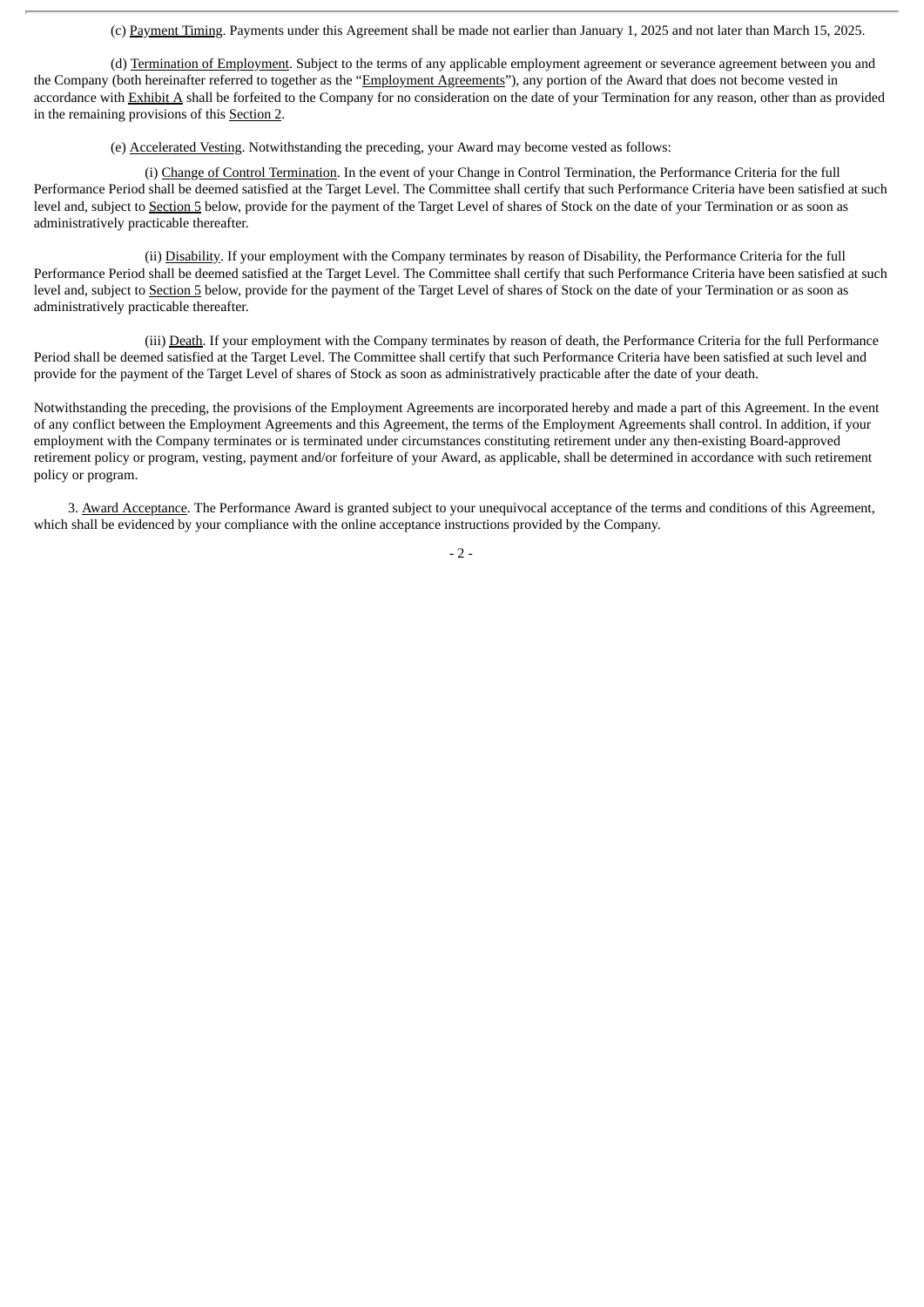4. Withholding of Tax. To the extent that the grant or vesting of the Award results in the receipt of compensation by you with respect to which the Company or a Subsidiary has a tax withholding obligation pursuant to applicable law, unless other arrangements have been made by you that are acceptable to the Company or such Subsidiary, which, with the consent of the Company (or the Committee if you are subject to Section 16(b) of the Exchange Act), may include withholding a number of shares of Stock that would otherwise be delivered on vesting that have an aggregate Fair Market Value that does not exceed the amount of taxes to be withheld, you shall deliver to the Company or the Subsidiary such amount of money as the Company or the Subsidiary may require to meet its withholding obligations under such applicable law. No delivery of shares of Stock shall be made under this Agreement until you have paid or made arrangements approved by the Company or the Subsidiary to satisfy in full the applicable tax withholding requirements of the Company or Subsidiary.

Regardless of any action the Company or Subsidiary that employs you takes with respect to any or all income tax (including U.S. federal, state and local taxes and/or non-U.S. taxes), social insurance, payroll tax, payment on account or other tax-related withholding ("Tax-Related Items"), you acknowledge that the ultimate liability for all Tax-Related Items legally due by you is and remains your responsibility and that the Company or Subsidiary that employs you (i) make no representations or undertakings regarding the treatment of any Tax-Related Items in connection with any aspect of the Award, including the grant of the Award, the vesting of the Award, the settlement of the Award into shares of Stock or the receipt of an equivalent cash payment, the subsequent sale of any shares of Stock acquired pursuant to the Award; and (ii) do not commit to structure the terms of the grant or any aspect of the Award to reduce or eliminate your liability for Tax-Related Items.

If your country of residence (and/or the country of employment, if different) requires withholding of Tax-Related Items, the Company or Subsidiary may withhold a portion of the shares of Stock otherwise issuable upon vesting of the Award that have an aggregate Fair Market Value sufficient to pay the minimum Tax-Related Items required to be withheld by the Company or Subsidiary with respect to the shares of Stock. The cash equivalent of the shares withheld will be used to settle the obligation to withhold the Tax-Related Items. No fractional shares of Stock will be withheld or issued pursuant to the grant of the Award and the issuance of shares of Stock hereunder. Alternatively, the Company or Subsidiary may, in its discretion, withhold any amount necessary to pay the Tax-Related Items from your salary or other amounts payable to you, with no withholding in shares of Stock. In the event the withholding requirements are not satisfied through the withholding of shares of Stock or, through your salary or other amounts payable to you, no shares of Stock will be issued to you (or your estate) in settlement of the Award unless and until satisfactory arrangements (as determined by the Company) have been made by you with respect to the payment of any Tax-Related Items which the Company or Subsidiary determines, in its sole discretion, must be withheld or collected with respect to such Award. By accepting this Award you expressly consent to the withholding of shares of Stock and/or cash as provided for hereunder. All other Tax-Related Items related to the Award and any shares of Stock delivered in payment thereof are your sole responsibility.

5. **Code Section 409A**. If and to the extent any portion of any payment provided to you under this Agreement in connection with your separation from service in Section 409A is determined to constitute "nonqualified deferred compensation" within the meaning of Code Section 409A and you are a "specified employee" as defined in Section 409A(a)(2)(B)(i), as determined by the Company in accordance with the procedures separately adopted by the Company for this purpose, by which determination you, as a condition to accepting benefits under

- 3 -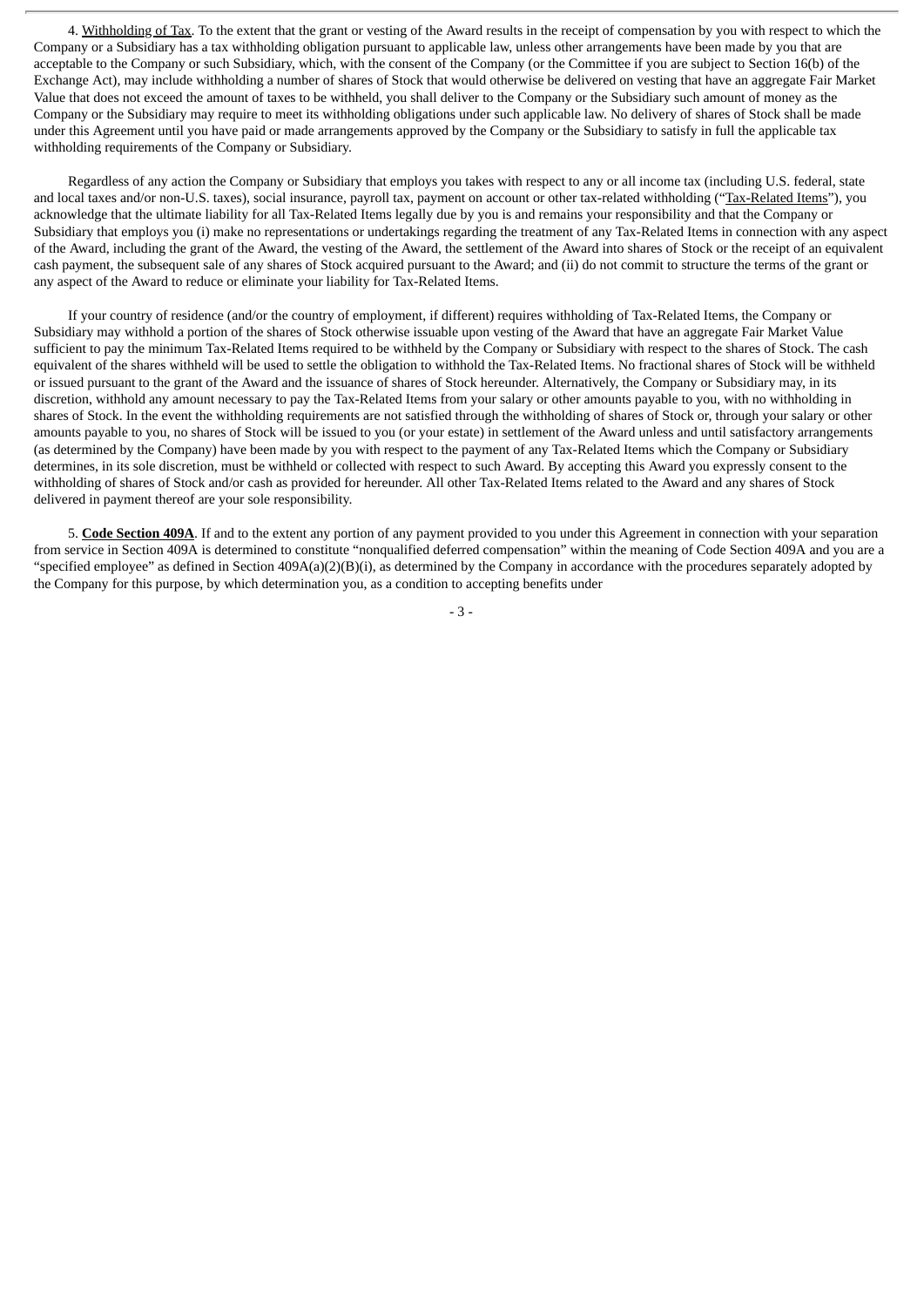this Agreement and the Plan, agrees that you are is bound, such portion of the shares of Company's common stock to be delivered on a vesting date shall not be delivered before the earlier of (i) the day that is six months plus one day after the date of separation from service (as determined under Code Section 409A) or (ii) the tenth (10th) day after the date of your death (as applicable, the "New Payment Date"). The shares that otherwise would have been delivered to you during the period between the date of separation from service and the New Payment Date shall be delivered to you on such New Payment Date, and any remaining shares will be delivered on their original schedule. Neither the Company nor you will have the right to accelerate or defer the delivery of any such shares except to the extent specifically permitted or required by Code Section 409A. This Agreement is intended to comply with the provisions of Code Section 409A and this Agreement and the Plan shall, to the extent practicable, be construed in accordance therewith. Terms defined in this Agreement and the Plan shall have the meanings given such terms under Code Section 409A if and to the extent required to comply with Code Section 409A. In any event, the Company makes no representations or warranty and shall have no liability to you or any other person if any provisions of or payments under this Agreement are determined to constitute deferred compensation subject to Section 409A but not to satisfy the conditions of that section.

#### 6. **Miscellaneous**.

(a) Entire Agreement; Governing Law. The Award constitutes a Performance Award for purposes of the Plan and is granted under and governed by the terms and conditions of the Plan, this Agreement and any country specific addendum to this Agreement. In the event of any conflict between the Plan, the Employment Agreements and this Agreement, the terms of the Plan shall control. Unless otherwise defined herein, the terms defined in the Plan shall have the same defined meanings in this Agreement. The Plan is incorporated herein by reference. The Plan and this Agreement constitute the entire agreement of the parties with respect to the subject matter hereof and supersede in their entirety all prior undertakings and agreements of the Company and you with respect to the subject matter hereof, and may not be modified adversely to your interest except by means of a writing signed by the Company and you. This Agreement is governed by the internal substantive laws, but not the choice of law rules, of the state of Texas.

(b) Employment Relationship. For purposes of this Agreement, you will be considered to be in the employment of the Company as long as you remain an employee of either the Company or Subsidiary (as such term is defined in the Plan). Nothing in the adoption of the Plan or the Award pursuant to this Agreement shall confer upon you the right to continued employment by the Company or affect in any way the right of the Company to terminate such employment at any time. Unless otherwise provided in a written employment agreement or by applicable law, you shall be on an at-will basis, and the employment relationship may be terminated at any time by either you or the Company for any reason whatsoever, with or without cause. Any question as to whether and when there has been a Termination of your employment, and the cause of such Termination, shall be determined by the Committee, and its determination shall be final. For purposes of this Agreement, "employment with the Company" shall include being an employee or a director of, or a consultant to, the Company or any Subsidiary.

(c) Corporate Acts. The existence of the Award shall not affect in any way the right or power of the Board or the stockholders of the Company to make or authorize any adjustment, recapitalization, reorganization, or other change in the Company's capital structure or its business, any merger or consolidation of the Company, any issue of debt or equity securities, the dissolution or liquidation of the Company or any sale, lease, exchange, or other disposition of all or any part of its assets or business, or any other corporate act or proceeding.

 $-4-$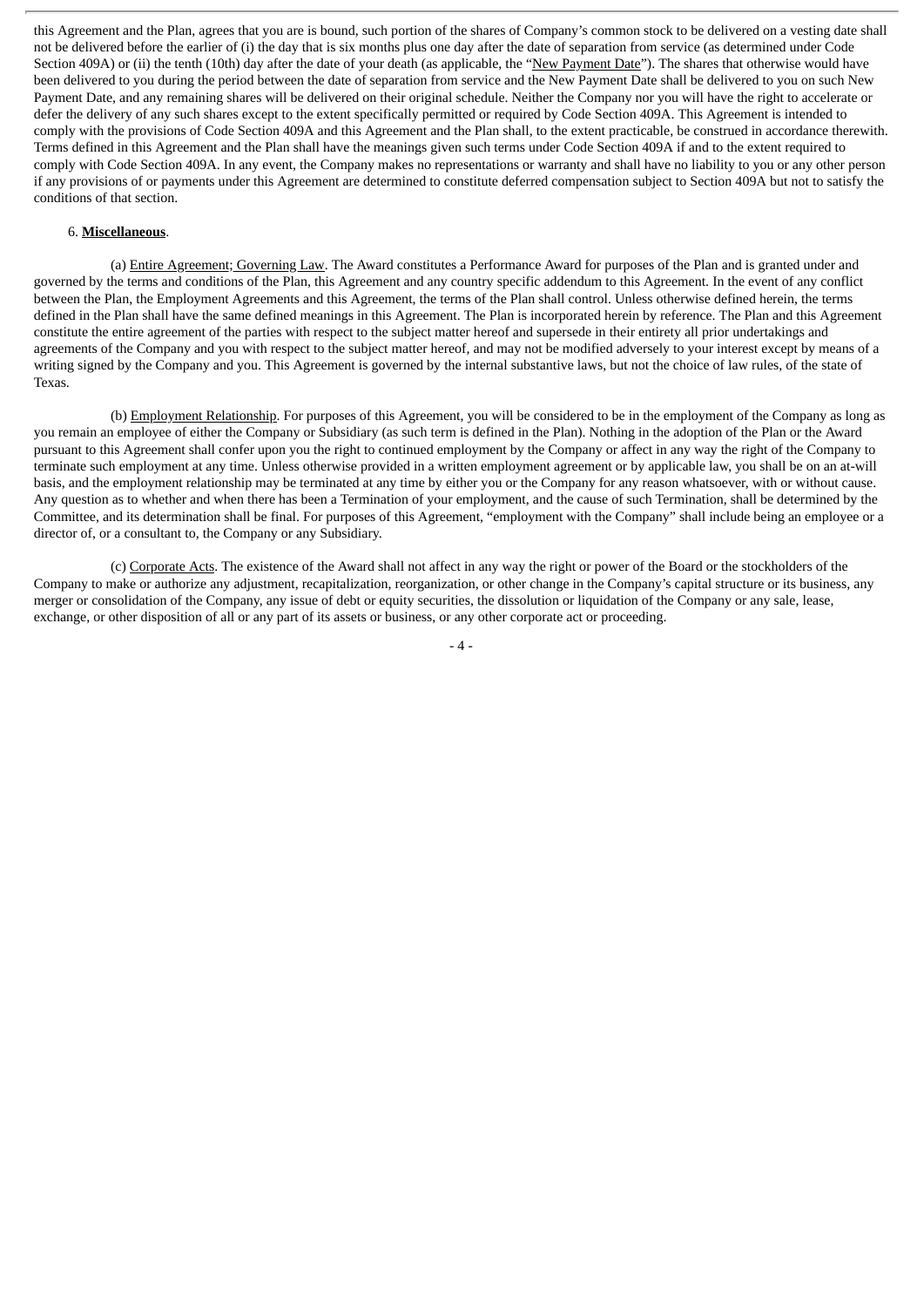(d) Transfer Restrictions. You may not sell, transfer, pledge, exchange, hypothecate or dispose of the Award in any manner otherwise than by will or by the laws of descent or distribution. A breach of these terms of this Agreement shall cause a forfeiture of the Award.

(e) Forfeiture in Certain Circumstances ("Clawback"). The Committee may, at its sole discretion, terminate this Award if it determines that you have violated the Company's Clawback Policy.

(f) Binding Effect. This Agreement shall be binding upon and inure to the benefit of any successors to the Company and all persons lawfully claiming under you.

(g) Shareholder Rights. This Award does not and shall not entitle you to any rights of a holder of shares of Stock prior to the date that shares of Stock are issued to you in settlement of the Award. Your rights with respect to the Award shall remain forfeitable as stated in this Agreement.

(h) Local Laws. If your service terminates (whether or not in breach of local labor laws), the effective date of such termination of service for all purposes of this Agreement will be extended by any notice period mandated under local law (e.g., active employment would include a period of "garden leave" or similar period pursuant to local law); the Company shall have the exclusive discretion to determine when you are no longer employed for purposes of this Award.

(i) No Waiver. No failure by either party at any time to give notice of any breach by the other party of, or to require compliance with, any condition or provision of this Agreement shall (i) be deemed a waiver of similar or dissimilar provisions or conditions at the same or at any prior or subsequent time or (ii) preclude insistence upon strict compliance in the future.

7. **Definitions**. Unless the context otherwise requires, all terms that are not defined in this Agreement but which are defined in the Plan shall have the same meaning given to them in the Plan when used herein. Notwithstanding the preceding, if you are a party to a written employment or severance agreement with the Company which defines one or more of the terms below, the definition in that agreement shall be incorporated into this Agreement and apply.

(a) "Act" means the Securities Exchange Act of 1934, as amended.

(b) "Cause" shall mean you have (i) engaged in gross negligence or willful misconduct in the performance of your duties and responsibilities respecting your position with the Company; or (ii) a final conviction of a felony or a misdemeanor involving moral turpitude.

- 5 -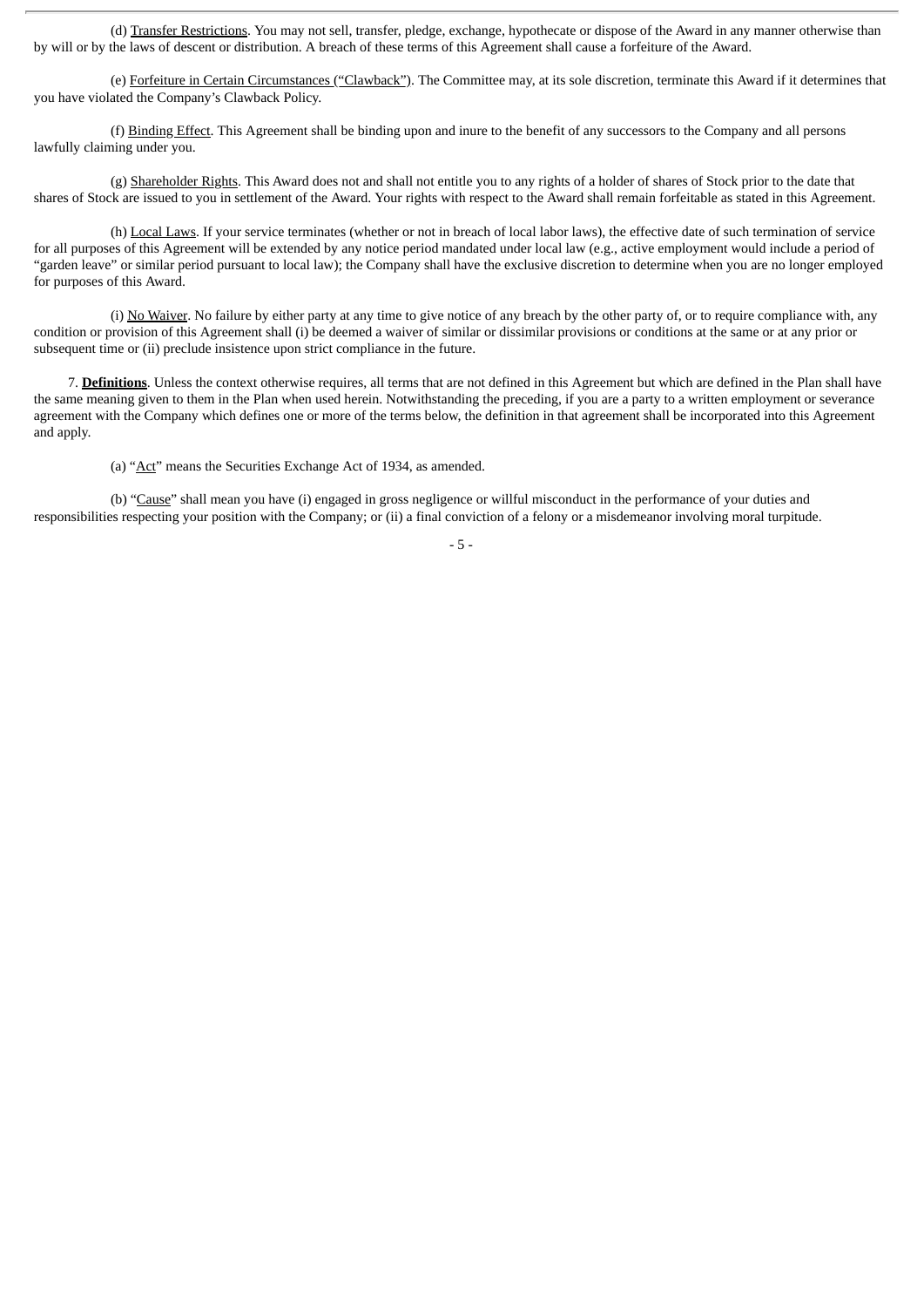(c) "Change of Control" shall mean: (i) the Company completes the sale of assets having a gross sales price which exceeds 50% of the consolidated total capitalization of the Company (consolidated total stockholders' equity plus consolidated total long-term debt as determined in accordance with generally accepted accounting principles) as at the end of the last full fiscal quarter prior to the date such determination is made; or (ii) any corporation, person or group within the meaning of Section  $13(d)(3)$  and  $14(d)(2)$  of the Act, becomes the beneficial owner (within the meaning of Rule 13d-3 under the Act) of voting securities of the Company representing more than 30% of the total votes eligible to be cast at any election of directors of the Company.

(d) "Change in Control Termination" means your termination from employment with the Company on or within twelve months following a Change of Control that is either (i) initiated by the Company for reasons other than for "Cause", or (ii) initiated by you after (a) a reduction by the Company of your authority, duties or responsibilities immediately prior to the Change of Control (excluding for this purpose (A) an insubstantial reduction of such authorities, duties or responsibilities or an insubstantial reduction of your offices, titles and reporting requirements, or (B) an isolated, insubstantial and inadvertent action not taken in bad faith and which is remedied by the Company promptly after receipt of notice thereof given by you), (b) a reduction of your base salary or total compensation as in effect immediately prior to the Change of Control (total compensation means for this purpose: base salary, participation in an annual bonus plan, and participation in a long-term incentive plan), or (c) your transfer, without your express written consent, to a location which is outside the general metropolitan area in which your principal place of business immediately prior to the Change of Control may be located or the Company's requiring you to travel on Company business to a substantially greater extent than required immediately prior to the Change of Control.

(e) "Disability" has the meaning provided in the Company's long-term disability plan. If you are not eligible for the Company's long-term disability plan, any determination of disability shall be made by the Committee based on the definition of disability provided in the Company's longterm disability plan.

(f) "Section 409A" means Section 409A of Internal Revenue Code of 1986, as amended, including any regulatory guidance issued thereunder.

(g) "Termination" means your "separation from service" (as defined in Section 409A) from the Company as an employee, director, consultant or other service provider.

- 6 -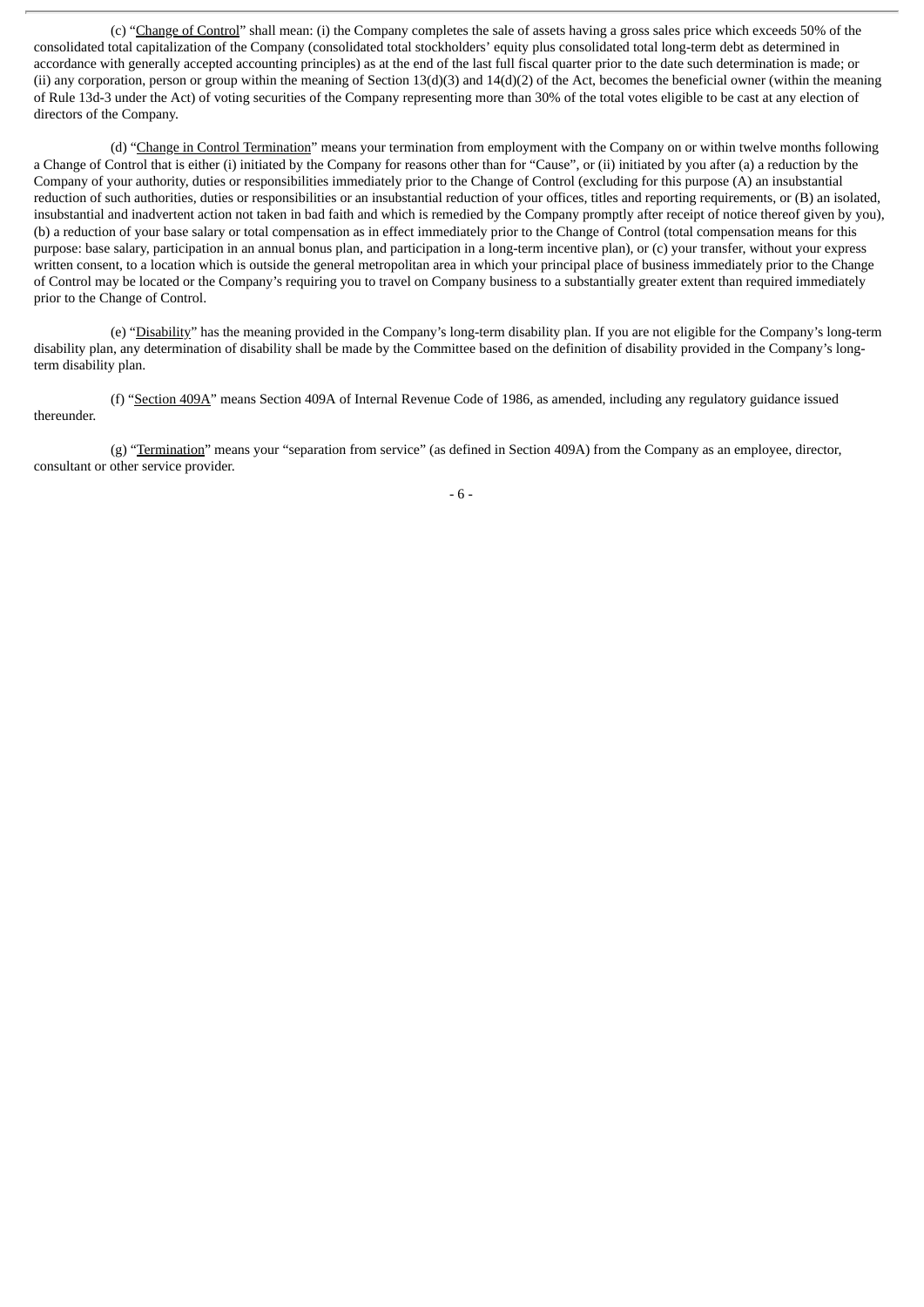### **Exhibit A**

#### **Performance Period and Criteria**

#### **Performance Period**: January 1, 2022 to December 31, 2024

#### **Performance Criteria:**

The Award is divided into two independent pieces: one in which any payment is determined based on relative performance using Total Shareholder Return ("TSR") (the "TSR Based Award") and one in which any payment is determined based on performance against the Company's returns on capital metric, NOV Value Added ("NVA") (the "NVA Based Award"). Subject to the Absolute TSR Collar, no portion of the TSR Based Award will be earned if the Company's performance during the Performance Period is below the threshold level of the Performance Criteria for the TSR Based Award as described below. No portion of the NVA Based Award will be earned if the Company's performance during the Performance Period is below the threshold level of the Performance Criteria for the NVA Based Award as described below. The Company's performance with respect to the TSR Based Award will not impact any payment earned with respect to the NVA Based Award, and vice versa.

#### TSR Based Award:

This piece of the Award is based on the Company's relative TSR performance as measured against the TSR of the constituents of the OSX Index. The composition of the OSX comparator group shall be based on the companies listed in the OSX Index on December 31, 2024. Such comparison will be based on a percentile approach as detailed below with any payment based on linear interpolation between threshold and maximum levels. TSR for the Company and the OSX comparator group to be calculated over the entire 3-year Performance Period (using a 30-day averaging period for the first 30 calendar days and the last 30 calendar days of the Performance Period to mitigate the effect of stock price volatility). TSR calculation to assume reinvestment of dividends. Companies that are not publicly listed during the entire Performance Period shall not be included in the OSX comparator group. Comparator companies that file for bankruptcy or delist at any time during the Performance Period will remain in the OSX comparator group with a TSR that places such companies at the bottom of the percentile rankings. Subject to the Absolute TSR Collar, the Award will be not earned if the Company's performance during the Performance Period is below the threshold level of the Performance Criteria as described below.

| Level         | <b>Percentile Rank vs. Comparator Group</b> | Payout Percentage*   |
|---------------|---------------------------------------------|----------------------|
| Maximum       | 75th Percentile and above                   | 200% of Target Level |
| <b>Target</b> | 50th percentile                             | 100% of Target Level |
| Threshold     | 25th percentile                             | 50% of Target Level  |
|               | Below 25th percentile                       | $0\%$                |

\* Based on the Target Level shares set forth on the first page of this Agreement.

- 7 -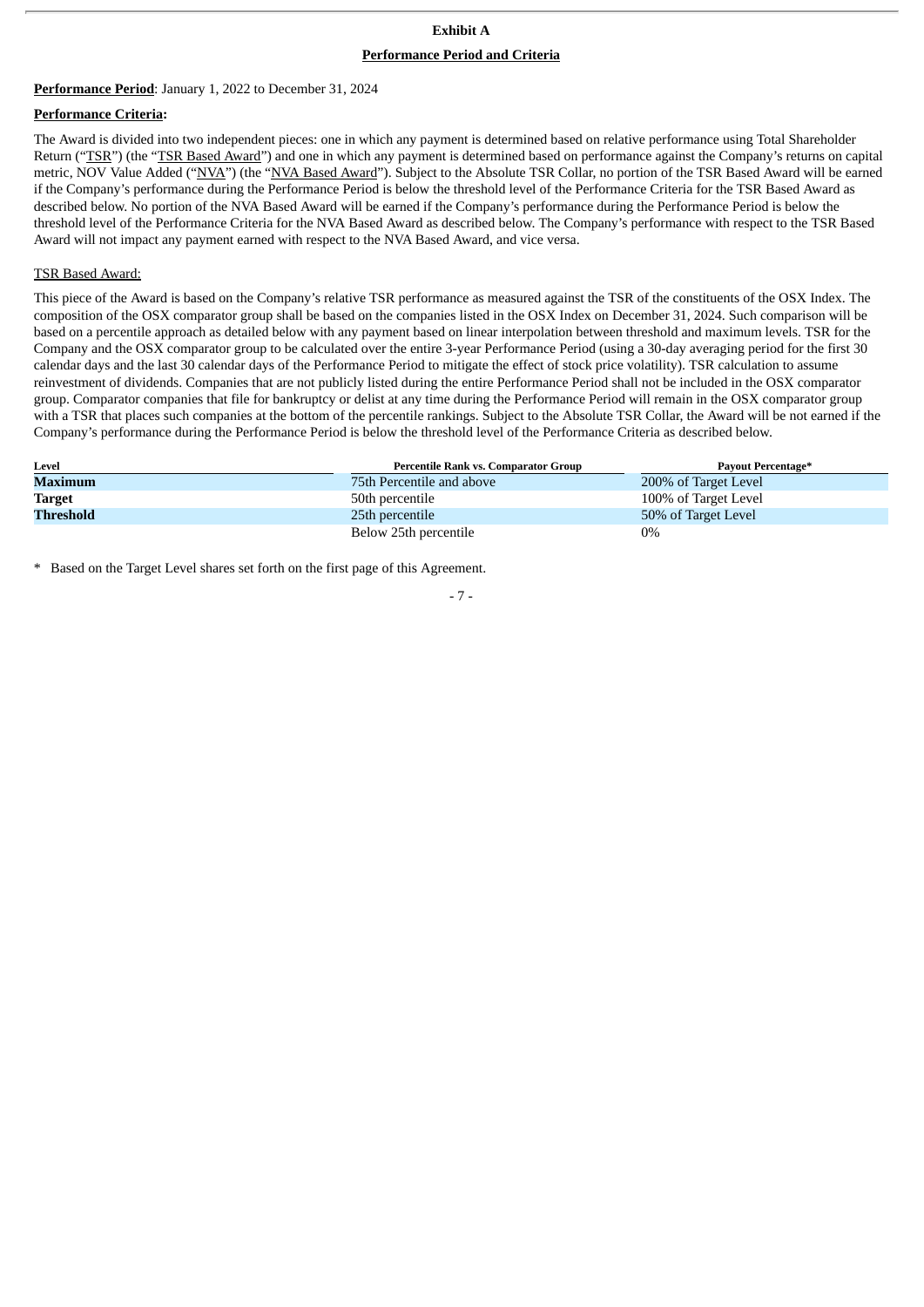Absolute TSR Collar Limitation: As detailed below, the TSR Based Award will be subject to a vesting cap equal to 100% of Target Level if the Company's absolute TSR over the Performance Period is negative, regardless of relative TSR results. Conversely, if the Company's absolute TSR is greater than 15% annualized over the Performance Period the payout amount shall not be less than 50% of Target Level, regardless of relative TSR results.

| <b>Annualized 3-year Absolute TSR</b> | <b>Impact on Final Pavout</b>                                    |
|---------------------------------------|------------------------------------------------------------------|
| >15%                                  | Floor of 50% of Target Level, regardless of relative TSR results |
| 0% to 15%                             | No adiustment                                                    |
| $< 0\%$                               | Cap of 100% of Target Level, regardless of relative TSR results  |

### NVA Based Award:

This piece of the Award is based on the Company's improvement in NVA (based on the Company's consolidated financial results) from the beginning of the Performance Period (January 1, 2022) until the end of the Performance Period (December 31, 2024). NVA shall be calculated as an amount equal to the Company's (a) gross cash earnings less (b) average gross operating assets times an amount equal to a required return on assets (as determined by the Committee). The Award will be not earned if the Company's performance during the Performance Period is below the threshold level of the Performance Criteria as described below. Any payment will be based on linear interpolation between threshold and maximum levels as detailed below.

| Level     | NVA: Absolute NVA Performance         | <b>Payout Percentage*</b> |
|-----------|---------------------------------------|---------------------------|
| Maximum   | Breakeven \$0 NVA                     | 200% of Target Level      |
| Target    | Midpoint NVA of \$(253)M              | 100% of Target Level      |
| Threshold | Equal to 2021 NVA of $\$(506)M^{**}$$ | 50% of Target Level       |
|           | Below 2021 NVA of \$(506)             | $0\%$                     |

\* Based on the Target Level for the NVA Based Award set forth on the first page of this Agreement.

\*\* 2021 Actual NVA as adjusted for timing of write-offs, tax rate of 23%, cost of capital of 9%.

- 8 -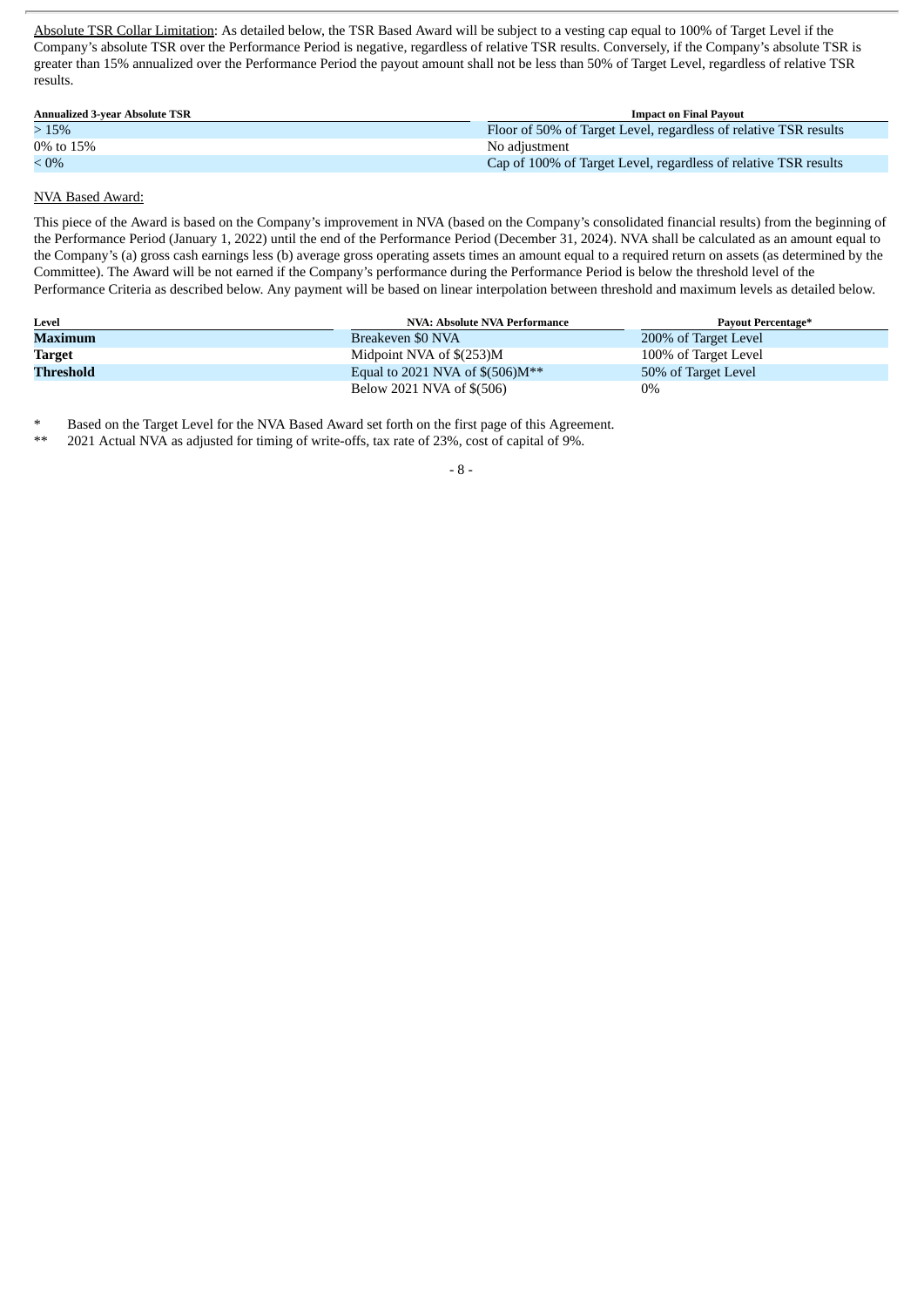#### **NATIONAL OILWELL VARCO, INC. 2018 LONG-TERM INCENTIVE PLAN**

#### **Nonqualified Stock Option Agreement**

<span id="page-17-0"></span>

| Grantee:                         | «Name»                       |
|----------------------------------|------------------------------|
| Date of Grant:                   | February $\_\_$ , 202 $\_\_$ |
| Exercise Price per Share         |                              |
| Number of Option Shares Granted: | «Shares»                     |

1. Notice of Grant. NOV Inc. (the "Company") is pleased to notify you that you have been granted an option (the "Option") to pursuant to the number of shares of Stock of the Company set forth above pursuant to the National Oilwell Varco, Inc. 2018 Long-Term Incentive Plan (the "Plan"), subject to the terms and conditions of the Plan and this Agreement. A copy of the Plan is annexed to this Option Agreement (this "Agreement") and shall be deemed a part hereof as if fully set forth herein.

2. Options. The Option is subject to the following terms, which you are deemed to accept by accepting this Award. The Option is not intended to be an incentive stock option within the meaning of Section 422 of the Code.

(a) Vesting. Subject to the further provisions of this Agreement, the Option shall become vested in accordance with the following schedule:

| <b>VESTING DATE</b> | <b>VESTED PERCENTAGE</b> |
|---------------------|--------------------------|
| Februarv<br>2023    | $33 - 1/3%$              |
| 2024<br>February    | 33-1/3%                  |
| Februarv<br>2025    | $33 - 1/3%$              |

Subject to the terms of any applicable employment agreement or severance agreement between you and the Company (both hereinafter referred to together as the "Employment Agreements"), any portion of the Option that does not become vested on or before the date of your Termination shall be forfeited to the Company for no consideration on the date of your Termination for any reason, other than as provided in the remaining provisions of this Section 2. If your employment is terminated by the Company for Cause, the Option automatically shall be cancelled and may not be exercised following your Termination.

(b) Exercise. The Option may be exercised, in whole or in part, only to the extent vested as provided in this Section 2. Except as otherwise provided in the remaining provisions of this Section 2, the vested portion of the Option may be exercised during the period between the date it becomes vested and the earlier of (i) three (3) months after your Termination, or (ii) ten (10) years from the above Date of Grant. There is no minimum or maximum number of Option shares that must be purchased upon exercise of the Option.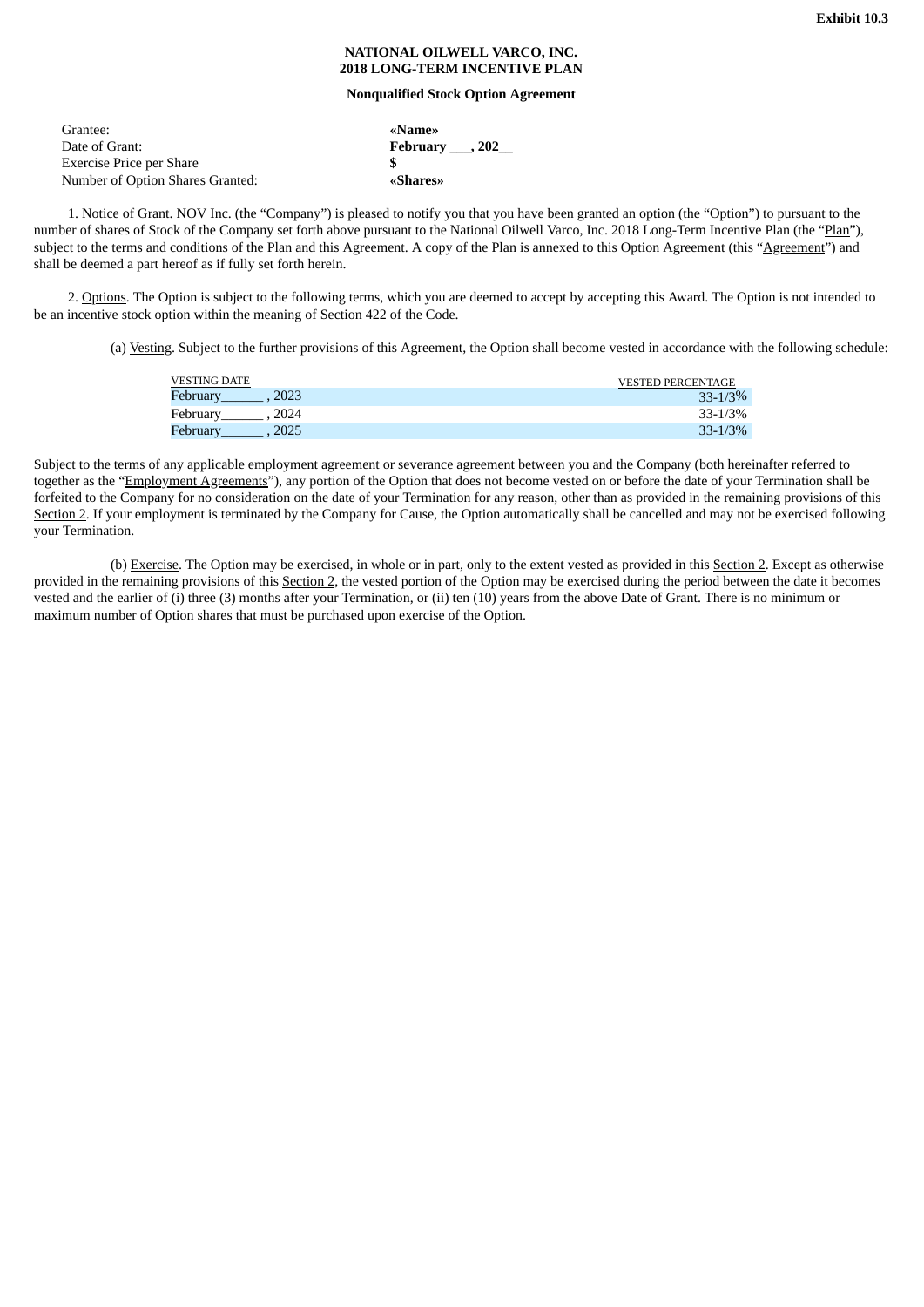(c) Method of Payment. Payment of the aggregate Exercise Price for the Shares being purchased pursuant to this Option may be by any of the following, or a combination thereof: (i) cash; (ii) by certified or cashier's check payable to the order of the Company, free from all collection charges or, if approved in advance by the Company, any other form of check acceptable to the Company; (iii) consideration received by the Company under a "cashless broker" exercise program approved by the Company; (iv) the constructive surrender of shares already owned by you; or (e) with the consent of the Company (or the Committee if you are subject to Section 16(b) of the Exchange Act), withholding Shares to be acquired upon exercise of the Option. The Option shall be deemed to have been exercised with on the first date upon which the Company receives the notice of exercise, payment of the purchase price and all other documents, information and amounts required in respect of such exercise by the Plan or this Agreement.

(d) Accelerated Vesting. Notwithstanding the preceding, some or all of your Option may become vested as follows:

(i) Change of Control Termination. In the event of your Change in Control Termination, the unvested portion of your Option shall become fully vested and exercisable on your date of Termination.

(ii) Disability. If your employment with the Company terminates by reason of Disability, the unvested portion of your Option shall become fully vested and exercisable on your date of Termination. In addition, the Option may be exercised at any time, by you or by your guardian or legal representative, within 10 years from the above Date of Grant (or, if you die during such period, by your estate or the person who acquires the Option by will or the laws of descent and distribution).

(iii) Death. If your employment with the Company terminates by reason of death, the unvested portion of Option shall become fully vested and exercisable on the date of your death. In addition, your estate (or the person who acquires the Option by will or the laws of descent and distribution) may exercise the Option at any time within 10 years from the above Date of Grant.

Notwithstanding the preceding, the provisions of the Employment Agreements concerning the vesting of your Option are incorporated hereby and made a part of this Agreement. In the event of any conflict between the Employment Agreements and this Agreement, the terms of the Employment Agreements shall control. In addition, if your employment with the Company terminates or is terminated under circumstances constituting retirement under any then-existing Board-approved retirement policy or program, vesting and exercise of your Option, as applicable, shall be determined in accordance with such retirement policy or program.

3. Award Acceptance. The Option award is subject to your unequivocal acceptance of the terms and conditions of this Agreement, which shall be evidenced by your compliance with the online acceptance instructions provided by the Company.

 $-2 -$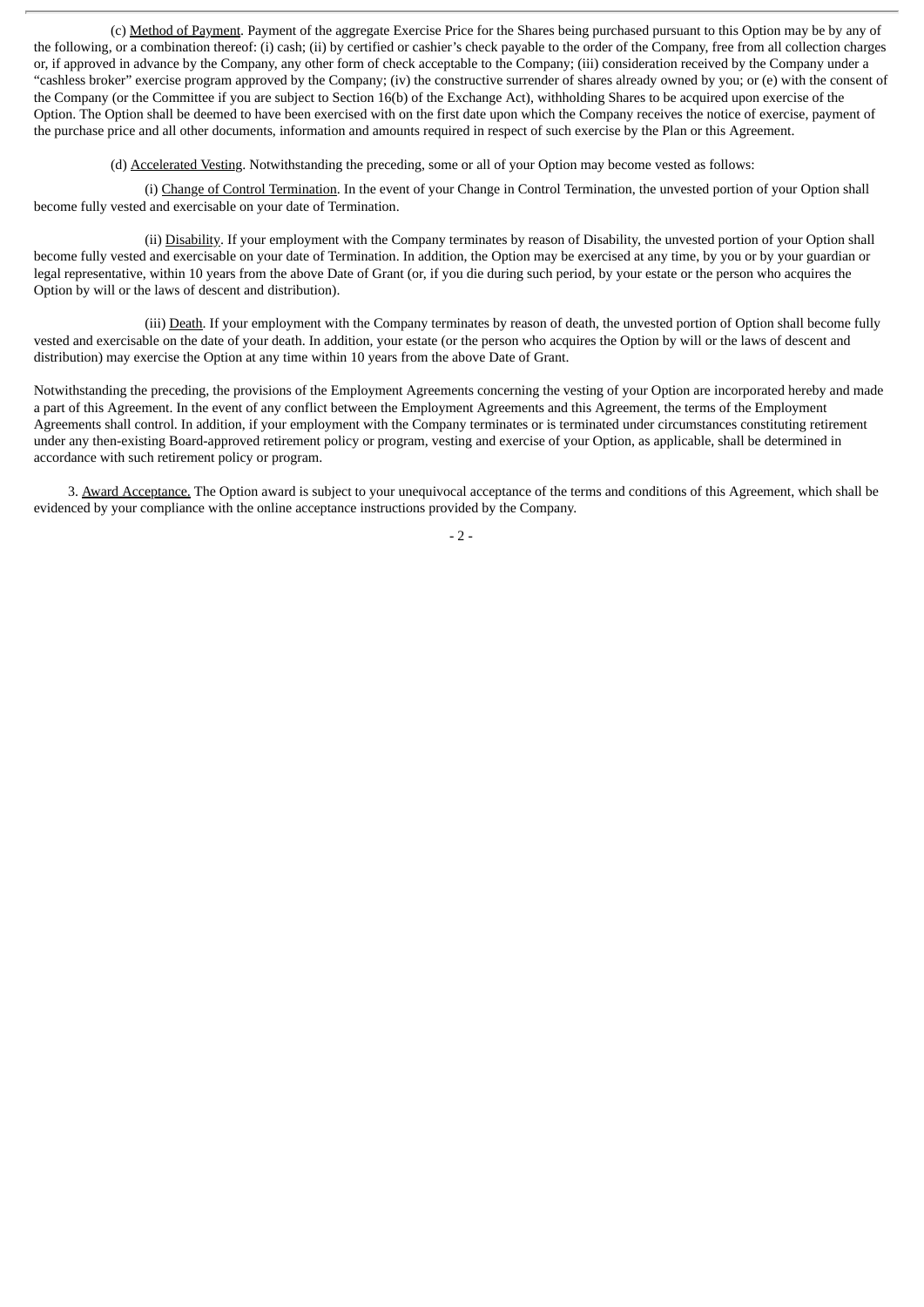4. Withholding of Tax. To the extent that the exercise of the Option results in the receipt of compensation by you with respect to which the Company or a Subsidiary has a tax withholding obligation pursuant to applicable law, unless other arrangements have been made by you that are acceptable to the Company or such Subsidiary, which, with the consent of the Company (or the Committee if you are subject to Section 16(b) of the Exchange Act), may include withholding a number of Shares that would otherwise be delivered on exercise that have an aggregate Fair Market Value that does not exceed the amount of taxes to be withheld, you shall deliver to the Company or the Subsidiary such amount of money as the Company or the Subsidiary may require to meet its withholding obligations under such applicable law. No delivery of shares of Stock shall be made under the Option until you have paid or made arrangements approved by the Company or the Subsidiary to satisfy in full the applicable tax withholding requirements of the Company or Subsidiary.

Regardless of any action the Company or Subsidiary that employs you takes with respect to any or all income tax (including U.S. federal, state and local taxes and/or non-U.S. taxes), social insurance, payroll tax, payment on account or other tax-related withholding ("Tax-Related Items"), you acknowledge that the ultimate liability for all Tax-Related Items legally due by you is and remains your responsibility and that the Company or Subsidiary that employs you (i) make no representations or undertakings regarding the treatment of any Tax-Related Items in connection with any aspect of the Award, including the grant of the Award, the vesting of the Award, the exercise of the Option and delivery of shares of Stock or the receipt of an equivalent cash payment, the subsequent sale of any shares of Stock acquired pursuant to the Award; and (ii) do not commit to structure the terms of the grant or any aspect of the Award to reduce or eliminate your liability for Tax-Related Items.

If your country of residence (and/or the country of employment, if different) requires withholding of Tax-Related Items, the Company or Subsidiary may withhold a portion of the shares of Stock otherwise issuable upon exercise of the Option that have an aggregate Fair Market Value sufficient to pay the minimum Tax-Related Items required to be withheld by the Company or Subsidiary with respect to the shares of Stock. The cash equivalent of the shares withheld will be used to settle the obligation to withhold the Tax-Related Items. No fractional shares of Stock will be withheld or issued pursuant to the exercise of the Option and the issuance of shares of Stock hereunder. Alternatively, the Company or Subsidiary may, in its discretion, withhold any amount necessary to pay the Tax-Related Items from your salary or other amounts payable to you, with no withholding in shares of Stock. In the event the withholding requirements are not satisfied through the withholding of shares of Stock or, through your salary or other amounts payable to you, you (or your estate) may not exercise the Option unless and until satisfactory arrangements (as determined by the Company) have been made by you with respect to the payment of any Tax-Related Items which the Company or Subsidiary determines, in its sole discretion, must be withheld or collected with respect to such exercise. By accepting this Award you expressly consent to the withholding of shares of Stock and/or cash as provided for hereunder. All other Tax-Related Items related to the Award and any shares of Stock delivered in payment thereof are your sole responsibility.

#### 5. **Miscellaneous**.

(a) Entire Agreement; Governing Law. The Option is granted under and governed by the terms and conditions of the Plan, this Agreement and any country specific addendum to this Agreement. Unless otherwise defined herein, the terms defined in the Plan shall have the same defined meanings in this Agreement. In the event of any conflict between the Plan,

- 3 -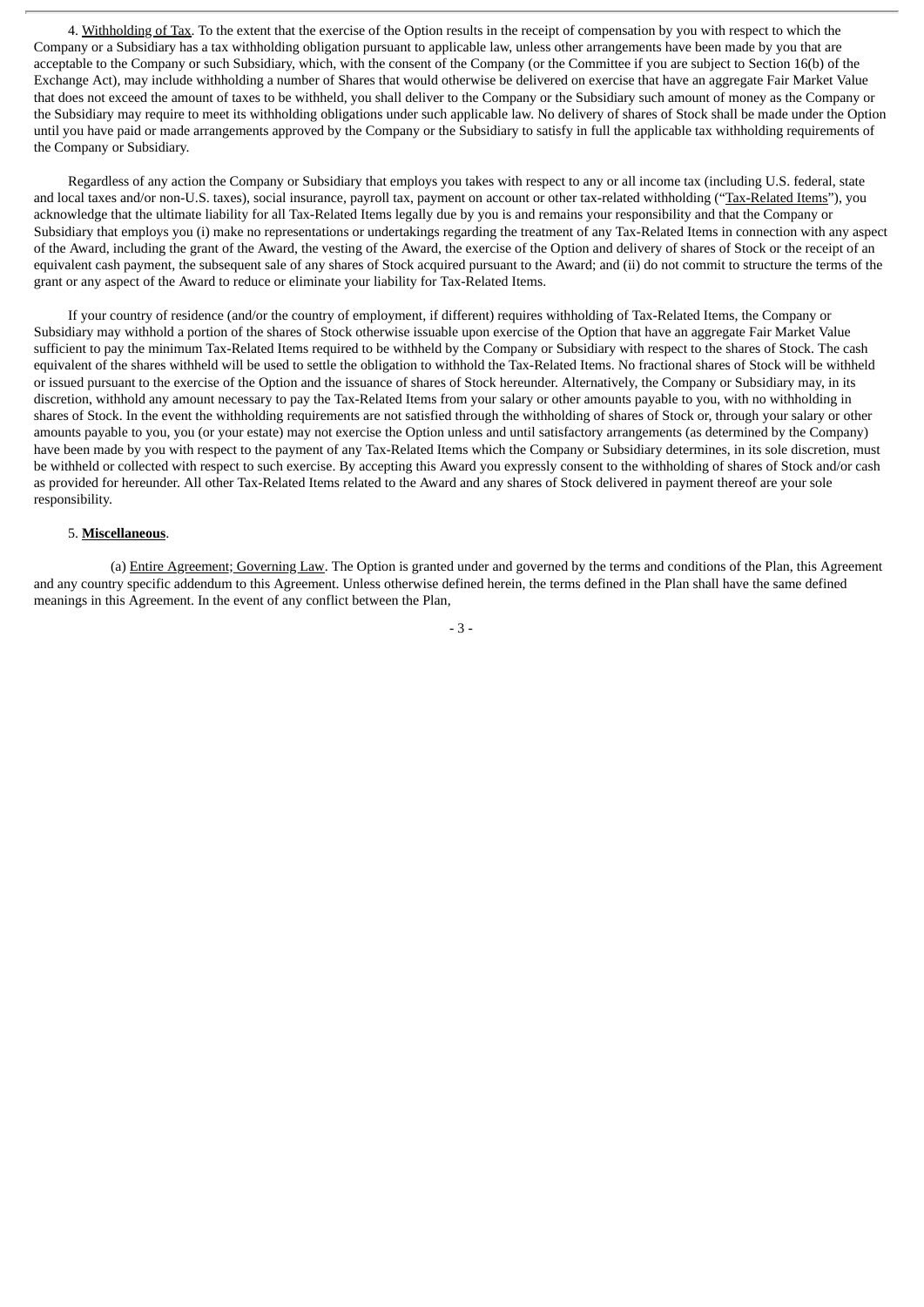the Employment Agreements and this Agreement, the terms of the Plan shall control. The Plan is incorporated herein by reference. The Plan and this Agreement constitute the entire agreement of the parties with respect to the subject matter hereof and supersede in their entirety all prior undertakings and agreements of the Company and you with respect to the subject matter hereof, and may not be modified adversely to your interest except by means of a writing signed by the Company and you. This Agreement is governed by the internal substantive laws, but not the choice of law rules, of the state of Texas.

(b) Employment Relationship. For purposes of this Agreement, you will be considered to be in the employment of the Company as long as you remain an employee of either the Company or Subsidiary. Nothing in the adoption of the Plan or the award of the Option thereunder pursuant to this Agreement shall confer upon you the right to continued employment by the Company or affect in any way the right of the Company to terminate such employment at any time. Unless otherwise provided in a written employment agreement or by applicable law, you shall be on an at-will basis, and the employment relationship may be terminated at any time by either you or the Company for any reason whatsoever, with or without cause. Any question as to whether and when there has been a Termination of your employment, and the cause of such Termination, shall be determined by the Committee, and its determination shall be final. For purposes of this Agreement, "employment with the Company" shall include being an employee or a director of, or a consultant to, the Company or any Subsidiary.

(c) Corporate Acts. The existence of the Option shall not affect in any way the right or power of the Board or the stockholders of the Company to make or authorize any adjustment, recapitalization, reorganization, or other change in the Company's capital structure or its business, any merger or consolidation of the Company, any issue of debt or equity securities, the dissolution or liquidation of the Company or any sale, lease, exchange, or other disposition of all or any part of its assets or business, or any other corporate act or proceeding.

(d) Transfer Restrictions. You may not sell, transfer, pledge, exchange, hypothecate or dispose of any portion of the Option in any manner otherwise than by will or by the laws of descent or distribution. A breach of these terms of this Agreement shall cause a forfeiture of the Option.

(e) Forfeiture in Certain Circumstances ("Clawback"). The Committee may, at its sole discretion, terminate this Award if it determines that you have violated the Company's Clawback Policy.

(f) Binding Effect. This Agreement shall be binding upon and inure to the benefit of any successors to the Company and all persons lawfully claiming under you.

(g) Shareholder Rights. The Option granted pursuant to this Agreement does not and shall not entitle you to any rights of a holder of shares of Stock prior to the date that shares of Stock are issued to you in settlement of the Award. Your rights with respect to the Option shall remain forfeitable as stated in this Agreement.

- 4 -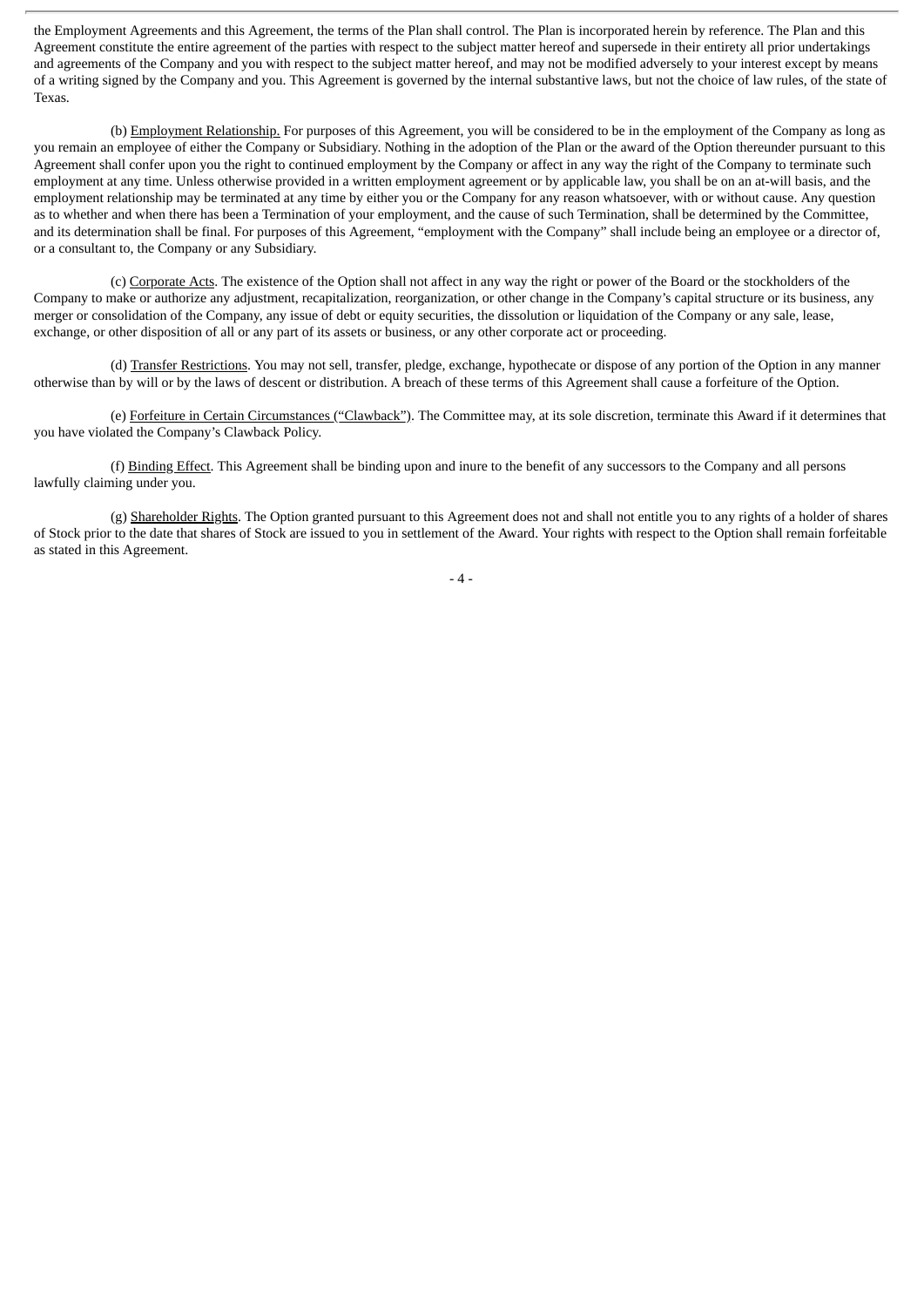(h) Local Laws. If your service terminates (whether or not in breach of local labor laws), the effective date of such termination of service for all purposes of this Agreement will be extended by any notice period mandated under local law (e.g., active employment would include a period of "garden leave" or similar period pursuant to local law); the Company shall have the exclusive discretion to determine when you are no longer employed for purposes of this Award.

(i) No Waiver. No failure by either party at any time to give notice of any breach by the other party of, or to require compliance with, any condition or provision of this Agreement shall (i) be deemed a waiver of similar or dissimilar provisions or conditions at the same or at any prior or subsequent time or (ii) preclude insistence upon strict compliance in the future.

6. **Definitions**. Unless the context otherwise requires, all terms that are not defined in this Agreement but which are defined in the Plan shall have the same meaning given to them in the Plan when used herein. Notwithstanding the preceding, if you are a party to a written employment or severance agreement with the Company which defines one or more of the terms below, the definition in that agreement shall be incorporated into this Agreement and apply.

(a) "Act" means the Securities Exchange Act of 1934, as amended.

(b) "Cause" shall mean you have (i) engaged in gross negligence or willful misconduct in the performance of your duties and responsibilities respecting your position with the Company; or (ii) a final conviction of a felony or a misdemeanor involving moral turpitude.

(c) "Change of Control" shall mean: (i) the Company completes the sale of assets having a gross sales price which exceeds 50% of the consolidated total capitalization of the Company (consolidated total stockholders' equity plus consolidated total long-term debt as determined in accordance with generally accepted accounting principles) as at the end of the last full fiscal quarter prior to the date such determination is made; or (ii) any corporation, person or group within the meaning of Section  $13(d)(3)$  and  $14(d)(2)$  of the Act, becomes the beneficial owner (within the meaning of Rule 13d-3 under the Act) of voting securities of the Company representing more than 30% of the total votes eligible to be cast at any election of directors of the Company.

(d) "Change in Control Termination" means your termination from employment with the Company on or within twelve months following a Change of Control that is either (i) initiated by the Company for reasons other than for "Cause", or (ii) initiated by you after (a) a reduction by the Company of your authority, duties or responsibilities immediately prior to the Change of Control (excluding for this purpose (A) an insubstantial reduction of such authorities, duties or responsibilities or an insubstantial reduction of your offices, titles and reporting requirements, or (B) an isolated, insubstantial and inadvertent action not taken in bad faith and which is remedied by the Company promptly after receipt of notice thereof given by you), (b) a reduction of your base salary or total compensation as in effect immediately prior to the Change of Control (total compensation means for this purpose: base salary, participation in an annual bonus plan, and participation in a long-term incentive plan), or (c) your transfer, without your express written consent, to a location which is outside the general metropolitan area in which your principal place of business immediately prior to the Change of Control may be located or the Company's requiring you to travel on Company business to a substantially greater extent than required immediately prior to the Change of Control.

- 5 -